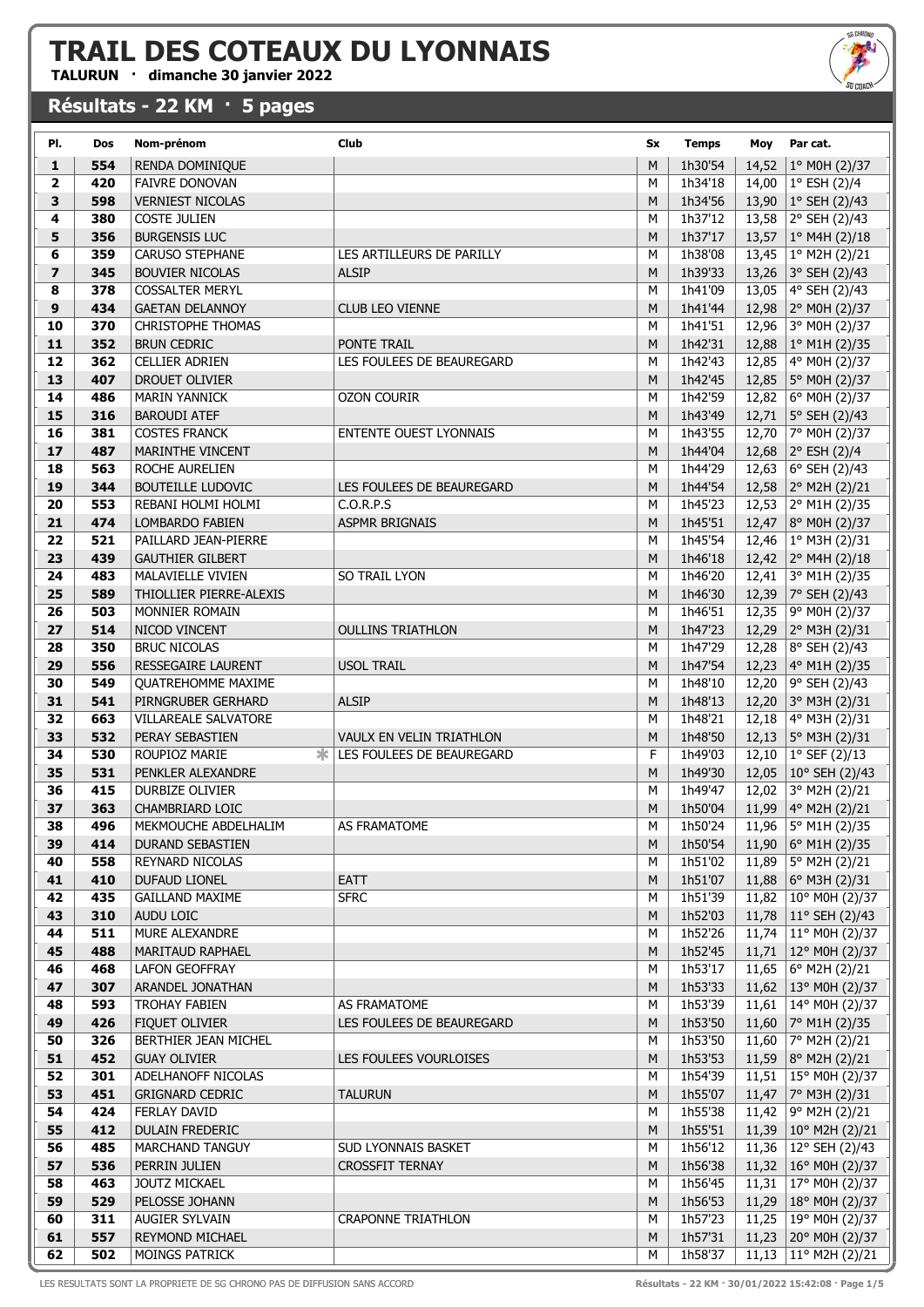TALURUN · dimanche 30 janvier 2022

#### Résultats - 22 KM · 5 pages



| PI.        | Dos        | Nom-prénom                                          | Club                          | Sx     | <b>Temps</b>       | Moy            | Par cat.                                                          |
|------------|------------|-----------------------------------------------------|-------------------------------|--------|--------------------|----------------|-------------------------------------------------------------------|
| 63         | 476        | LUC PHILIPPE                                        |                               | M      | 1h58'42            | 11,12          | 8° M1H (2)/35                                                     |
| 64         | 668        | <b>WALLON JULIEN</b>                                |                               | M      | 1h59'06            | 11,08          | 13° SEH (2)/43                                                    |
| 65         | 570        | SABUGUEIRO MIGUEL                                   |                               | M      | 1h59'09            | 11,08          | 8° M3H (2)/31                                                     |
| 66         | 329        | <b>BICHON DAVID</b>                                 |                               | M      | 1h59'14            | 11,07          | 21° M0H (2)/37                                                    |
| 67         | 569        | ROZAND NICOLAS                                      |                               | M      | 1h59'29            | 11,05          | 9° M1H (2)/35                                                     |
| 68         | 335        | <b>BLATRIX ESTELLE</b><br>∗.                        | AMBERIEU MARATHON             | F      | 2h00'12            | 10,98          | 1° M2F (2)/17                                                     |
| 69         | 343        | <b>BOURRAT NOEL</b>                                 |                               | M      | 2h00'22            | 10,97          | 14° SEH (2)/43                                                    |
| 70         | 436        | <b>GALLE AURELIE</b><br>Ж.                          | <b>COURIR ENSEMBLE</b>        | F      | 2h00'34            | 10,95          | 1º M1F (2)/16                                                     |
| 71         | 372        | <b>COASSE JEAN PAUL</b>                             | COURIR ENSEMBLE SATHONAY CAMP | M      | 2h00'35            | 10,95          | 10° M1H (2)/35                                                    |
| 72         | 519        | $\overline{\ast}$<br><b>OUILHON CORALIE</b>         |                               | F      | 2h01'05            | 10,90          | 2° SEF (2)/13                                                     |
| 73         | 597        | <b>VALLONE DANIEL</b>                               |                               | M      | 2h01'07            |                | 10,90 3° M4H (2)/18                                               |
| 74         | 523        | PARASKIOVA SEBASTIEN                                |                               | M      | 2h01'31            | 10,86          | $11^{\circ}$ M1H (2)/35                                           |
| 75         | 564        | RODRIGUES CEDRIC                                    |                               | M      | 2h01'38            | 10,85          | $15^{\circ}$ SEH (2)/43                                           |
| 76         | 437        | ∗.<br><b>GASSMANN LAURENCE</b>                      | <b>USOL TRAIL</b>             | F      | 2h01'47            | 10,84          | 1° MOF (2)/7                                                      |
| 77         | 595        | <b>VALLA AUDREY</b>                                 | <b>W</b> USOL TRAIL           | F      | 2h01'47            | 10,84          | 2° M2F (2)/17                                                     |
| 78         | 411        | <b>DUHAMEL OLIVIER</b>                              |                               | M      | 2h02'02            | 10,82          | 12° M1H (2)/35                                                    |
| 79         | 464        | <b>JUNG STEPHANE</b>                                |                               | M      | 2h02'07            | 10,81          | $9°$ M3H (2)/31                                                   |
| 80         | 577        | <b>SERGE VIDAL</b>                                  |                               | M      | 2h02'37            | 10,77          | 12° M2H (2)/21                                                    |
| 81         | 332        | <b>BLAIN SOUADIA</b>                                | PONTE TRAIL                   | F      | 2h02'59            | 10,73          | $1°$ M3F (2)/7                                                    |
| 82         | 467        | <b>KUNTZ OLIVIER</b>                                |                               | M      | 2h03'07            | 10,72          | $10^{\circ}$ M3H (2)/31                                           |
| 83<br>84   | 416        | <b>DUSSUYER SERGE</b>                               | <b>CLUB LEO VIENNE</b>        | M      | 2h03'08            | 10,72          | 11° M3H (2)/31                                                    |
| 85         | 466<br>455 | <b>KUBICKI MAXENCE</b><br><b>GUILLET LAURENT</b>    |                               | M<br>M | 2h03'17<br>2h03'19 | 10,71          | 16° SEH (2)/43<br>13° M2H (2)/21                                  |
| 86         | 534        | PERRET EMMANUEL                                     |                               | M      | 2h04'09            | 10,70<br>10,63 | 14° M2H (2)/21                                                    |
| 87         | 365        | <b>CHAPUIS JEAN-CHARLES</b>                         |                               | M      | 2h04'26            | 10,61          | $15^{\circ}$ M2H (2)/21                                           |
| 88         | 664        | VILLECOURT PHILIPPE                                 |                               | M      | 2h04'28            | 10,61          | 4° M4H (2)/18                                                     |
| 89         | 559        | REYNAUD MICKAEL                                     |                               | M      | 2h04'45            | 10,58          | 13° M1H (2)/35                                                    |
| 90         | 524        | PARIAT FREDERIC                                     |                               | M      | 2h04'51            | 10,57          | 14° M1H (2)/35                                                    |
| 91         | 327        | BERTINCOURT CHRISTIAN                               | LES FOULEES DE BEAUREGARD     | M      | 2h05'07            | 10,55          | 1° M5H (2)/17                                                     |
| 92         | 497        | MERIGAUD GREGOIRE                                   |                               | M      | 2h05'37            | 10,51          | 22° M0H (2)/37                                                    |
| 93         | 578        | SERVE ROMAIN                                        |                               | M      | 2h05'44            | 10,50          | $17°$ SEH (2)/43                                                  |
| 94         | 576        | SEIGNEUR MAXIME                                     |                               | M      | 2h05'45            | 10,50          | 18° SEH (2)/43                                                    |
| 95         | 302        | ∗<br>AGGOUNE CYNDELLE                               |                               | F      | 2h05'49            | 10,49          | 3° SEF (2)/13                                                     |
| 96         | 547        | $\overline{\ast}$<br>PROUST CAROLINE                |                               | F      | 2h05'54            | 10,48          | 2° M1F (2)/16                                                     |
| 97         | 421        | <b>FAURE ALLOIC</b>                                 |                               | M      | 2h05'55            | 10,48          | $16^{\circ}$ M2H (2)/21                                           |
| 98         | 582        | <b>SOY LAURENT</b>                                  |                               | M      | 2h06'24            | 10,44          | 23° M0H (2)/37                                                    |
| 99         | 320        | <b>BAYLOT GAEL</b>                                  |                               | M      | 2h07'13            |                | 10,38   17° M2H (2)/21                                            |
| 100        | 509        | MOUNIER KEVIN                                       |                               | М      | 2h07'45            |                | 10,33 19° SEH (2)/43                                              |
| 101        | 346        | <b>BRADAI HARIS</b>                                 |                               | M      | 2h07'57            |                | 10,32 20° SEH (2)/43                                              |
| 102        | 360        | $\overline{\ast}$<br>CASIRAGHI RAFFAELLA            |                               | F      | 2h08'11            | 10,30          | 3° M1F (2)/16                                                     |
| 103        | 562        | RIFFAUD PAUL-JEAN                                   |                               | M      | 2h08'16            |                | 10,29 21° SEH (2)/43                                              |
| 104        | 520        | <b>OUSTRY THIBAUT</b>                               |                               | M      | 2h08'36            | 10,26          | 15° M1H (2)/35                                                    |
| 105        | 571        | $\ast$<br>SAHNOUNE LISA                             |                               | F      | 2h08'41            |                | 10,26 4° SEF (2)/13                                               |
| 106        | 367        | <b>CHENEVIER THEO</b>                               |                               | M      | 2h08'42            | 10,26          | $ 22^{\circ}$ SEH (2)/43                                          |
| 107        | 374        | <b>COMMARMOND FRANCK</b>                            | LES COUREURS DU MERCREDI      | M      | 2h09'06            | 10,22          | 5° M4H (2)/18                                                     |
| 108<br>109 | 600        | <b>VICINI STEPHANE</b>                              |                               | М      | 2h09'10            | 10,22          | 23° SEH (2)/43                                                    |
| 110        | 338<br>498 | <b>BONNAMY MAXIME</b><br>☀<br><b>MEYRAND JEHANE</b> |                               | M<br>F | 2h09'12<br>2h09'23 |                | 10,22   $16^{\circ}$ M1H (2)/35<br>10,20   $5^{\circ}$ SEF (2)/13 |
| 111        | 453        | <b>GUEDON MATTHIEU</b>                              |                               | M      | 2h09'24            |                | 10,20   18° M2H (2)/21                                            |
| 112        | 397        | <b>DECROUX CHOLEN</b>                               |                               | M      | 2h09'42            |                | 10,18 24° SEH (2)/43                                              |
| 113        | 665        | <b>VINCON LAURENT</b>                               | AS FRAMATOME                  | M      | 2h10'06            |                | 10,15   17° M1H (2)/35                                            |
| 114        | 336        | <b>BLOCH EMILIEN</b>                                |                               | М      | 2h10'36            | 10,11          | 24° M0H (2)/37                                                    |
| 115        | 545        | POULARD YANNISS                                     |                               | M      | 2h10'37            |                | 10,11   12° M3H (2)/31                                            |
| 116        | 419        | <b>ESCOURROU MURIEL</b>                             | <b>* ASPMR BRIGNAIS</b>       | F      | 2h10'41            | 10,10          | 3° M2F (2)/17                                                     |
| 117        | 552        | RANC JEAN PAUL                                      | <b>OZON COURIR</b>            | M      | 2h10'48            | 10,09          | 6° M4H (2)/18                                                     |
| 118        | 591        | TOURANCHEAU NICOLAS                                 |                               | М      | 2h10'55            | 10,08          | 18° M1H (2)/35                                                    |
| 119        | 430        | <b>FRANCIOLI THOMAS</b>                             |                               | M      | 2h10'55            | 10,08          | 25° M0H (2)/37                                                    |
| 120        | 447        | <b>GOUDET PIERRE</b>                                |                               | М      | 2h11'49            | 10,01          | 13° M3H (2)/31                                                    |
| 121        | 542        | POEX FRANCOIS XAVIER                                |                               | M      | 2h11'52            | 10,01          | 26° M0H (2)/37                                                    |
| 122        | 444        | <b>GIRAUD DAMIEN</b>                                |                               | М      | 2h11'53            | 10,01          | 27° M0H (2)/37                                                    |
| 123        | 368        | CHIPIER CATHERINE                                   | $\parallel$ OZON COURIR       | F      | 2h11'53            |                | 10,01   $1^{\circ}$ M4F (2)/3                                     |
| 124        | 551        | RANC FRANCOISE                                      | <b>☀ OZON COURIR</b>          | F      | 2h11'53            | 10,01          | 2° M4F (2)/3                                                      |

LES RESULTATS SONT LA PROPRIETE DE SG CHRONO PAS DE DIFFUSION SANS ACCORD **Résultats - 22 KM · 30/01/2022 15:42:09 · Page 2/5**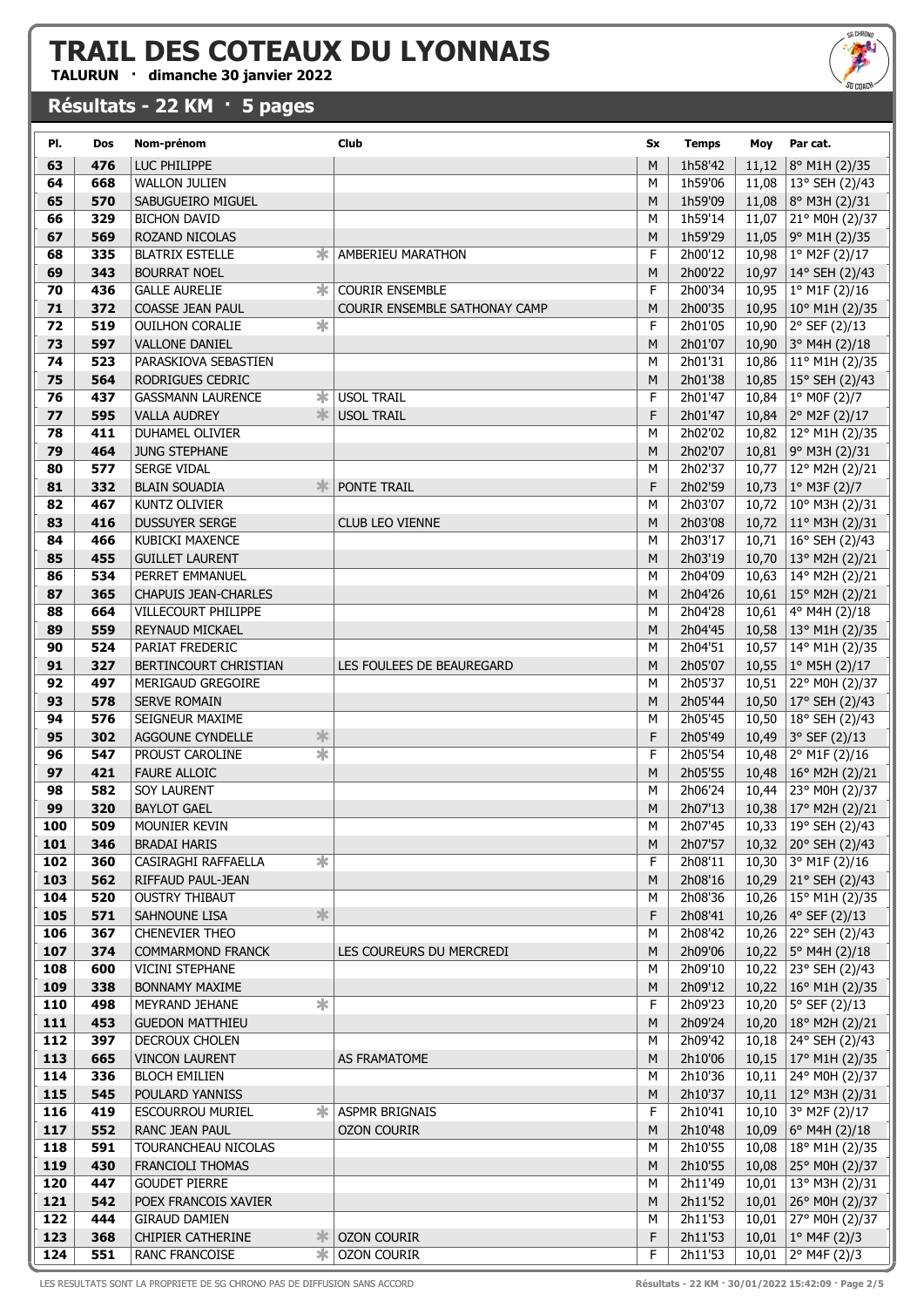TALURUN · dimanche 30 janvier 2022

#### Résultats - 22 KM · 5 pages

| SG CHRONO       |
|-----------------|
| <b>SG COACH</b> |
|                 |

| PI.        | Dos        | Nom-prénom                              | Club                                        | Sx     | <b>Temps</b>       | Moy          | Par cat.                         |
|------------|------------|-----------------------------------------|---------------------------------------------|--------|--------------------|--------------|----------------------------------|
| 125        | 448        | <b>GOURDIN PHILIPPE</b>                 | LES FOULEES DE BEAUREGARD                   | M      | 2h12'13            | 9,98         | 14° M3H (2)/31                   |
| 126        | 499        | ∗<br>MICHEL CECILE                      |                                             | F      | 2h12'23            | 9,97         | 4° M1F (2)/16                    |
| 127        | 482        | <b>MALANDRIN PIERRE</b>                 |                                             | M      | 2h12'24            | 9,97         | 28° M0H (2)/37                   |
| 128        | 376        | <b>CORBIN MANUEL</b>                    |                                             | M      | 2h12'31            | 9,96         | 19° M1H (2)/35                   |
| 129        | 454        | <b>GUILLERMARD SAMUEL</b>               |                                             | M      | 2h12'46            | 9,94         | 15° M3H (2)/31                   |
| 130        | 504        | ∗<br>MONTET CHRISTINE                   |                                             | F      | 2h12'52            | 9,93         | 2° M3F (2)/7                     |
| 131        | 428        | FOREL PHILIPPE                          |                                             | M      | 2h12'57            | 9,93         | 16° M3H (2)/31                   |
| 132        | 308        | <b>ARDILLY PASCAL</b>                   |                                             | M      | 2h13'09            | 9,91         | 7° M4H (2)/18                    |
| 133        | 568        | <b>ROUX VALENTIN</b>                    |                                             | M      | 2h13'21            | 9,90         | 25° SEH (2)/43                   |
| 134        | 387        | <b>COURTIADE ROMAIN</b>                 |                                             | M      | 2h13'36            | 9,88         | 29° M0H (2)/37                   |
| 135        | 386        | <b>COURTIADE LAURENT</b>                |                                             | M      | 2h13'36            | 9,88         | 17° M3H (2)/31                   |
| 136        | 348        | <b>BRIANT ALLAN</b>                     |                                             | M      | 2h13'58            | 9,85         | 20° M1H (2)/35                   |
| 137        | 318        | <b>BAYARD THOMAS</b>                    |                                             | M      | 2h14'05            | 9,84         | 26° SEH (2)/43                   |
| 138        | 325        | BERNARDO DE OLIVEIRA DANIEL             | AAA DU LYONNAIS                             | M      | 2h14'20            | 9,83         | 8° M4H (2)/18                    |
| 139        | 399        | DELATTRE QUENTIN                        |                                             | M      | 2h14'27            | 9,82         | $1°$ JUH $(2)/2$                 |
| 140        | 340        | <b>BOUCHET XAVIER</b>                   |                                             | M      | 2h14'35            | 9,81         | 21° M1H (2)/35                   |
| 141        | 493        | <b>MASSON GUILLAUME</b>                 |                                             | M      | 2h14'46            | 9,79         | 27° SEH (2)/43                   |
| 142        | 479        | $\overline{\ast}$<br>MAGNARD CHRISTELLE |                                             | F      | 2h15'01            | 9,78         | 4° M2F (2)/17                    |
| 143        | 491        | $\ast$<br>MARTIN CECILE                 |                                             | F      | 2h15'07            | 9,77         | 2° MOF (2)/7                     |
| 144        | 477        | $\overline{\ast}$<br><b>LUCIE CUISY</b> |                                             | F      | 2h15'15            | 9,76         | $6^{\circ}$ SEF (2)/13           |
| 145        | 351        | <b>BRUC GERALD</b>                      | <b>ASPMR BRIGNAIS</b>                       | M      | 2h15'32            | 9,74         | 2° M5H (2)/17                    |
| 146        | 393        | DAUVERGNE NICOLAS                       |                                             | M      | 2h15'49            | 9,72         | 22° M1H (2)/35                   |
| 147        | 470        | <b>LERRIGO YANIS</b>                    |                                             | M      | 2h16'14            | 9,69         | 28° SEH (2)/43                   |
| 148        | 456        | HERNANDEZ LIONEL                        |                                             | М      | 2h16'23            | 9,68         | 19° M2H (2)/21                   |
| 149        | 543        | $\ast$<br>PONCET CLEMENCE               |                                             | F      | 2h16'26            | 9,68         | 7° SEF (2)/13                    |
| 150<br>151 | 472<br>526 | LESCUYER DAVID                          |                                             | M      | 2h16'33            | 9,67         | 18° M3H (2)/31                   |
| 152        | 315        | PASQUIER VINCENT<br><b>BARCEL ALAIN</b> |                                             | M<br>M | 2h16'33<br>2h16'41 | 9,67<br>9,66 | 3° M5H (2)/17<br>4° M5H (2)/17   |
| 153        | 396        | ∗<br>DECOUSU GAZEL PATRICIA             |                                             | F      | 2h17'00            | 9,64         | 5° M2F (2)/17                    |
| 154        | 432        | <b>FRONT STEPHANE</b>                   | LYON SPORT METROPOLE JOGGING AVENTURE       | M      | 2h17'12            | 9,62         | 5° M5H (2)/17                    |
| 155        | 567        | ROUX JONATHAN                           |                                             | M      | 2h17'31            | 9,60         | 29° SEH (2)/43                   |
| 156        | 581        | SOTTET JEAN DOMINIQUE                   | LES FOULEES VOURLOISES                      | M      | 2h17'32            | 9,60         | $1^{\circ}$ M7H (2)/1            |
| 157        | 525        | PASINATO BRUNO                          | COOL JOGGERS                                | M      | 2h17'34            | 9,60         | $1^{\circ}$ M6H (2)/5            |
| 158        | 672        | ZANIRATO AUDREY<br>ж                    | <b>CORBAS RUNNING</b>                       | F      | 2h17'38            | 9,59         | 3° MOF (2)/7                     |
| 159        | 555        | 氺<br>RESSEGAIRE SANDRINE                | <b>USOL TRAIL</b>                           | F      | 2h17'46            | 9,58         | 6° M2F (2)/17                    |
| 160        | 440        | <b>GENIN DORIAN</b>                     |                                             | M      | 2h17'58            | 9,57         | 30° SEH (2)/43                   |
| 161        | 441        | <b>GENOIS ROMAIN</b>                    |                                             | M      | 2h18'07            | 9,56         | 31° SEH (2)/43                   |
| 162        | 422        | <b>FAVRE YANNICK</b>                    |                                             | M      | 2h18'13            |              | 9,55 19° M3H (2)/31              |
| 163        | 339        | <b>BONNAT JEAN-PIERRE</b>               |                                             | M      | 2h18'32            | 9,53         | 9° M4H (2)/18                    |
| 164        | 306        | ANGELONI SERGE                          |                                             | M      | 2h18'32            | 9,53         | 10° M4H (2)/18                   |
| 165        | 539        | PIEGAY ERIC                             |                                             | M      | 2h18'32            | 9,53         | 20° M3H (2)/31                   |
| 166        | 550        | <b>OUATREHOMME NAEL</b>                 |                                             | M      | 2h18'38            | 9,52         | 32° SEH (2)/43                   |
| 167        | 324        | <b>BERGES ERIC</b>                      |                                             | M      | 2h18'53            | 9,50         | 23° M1H (2)/35                   |
| 168        | 382        | COTTE OLIVIER                           | <b>ALSIP</b>                                | M      | 2h19'09            | 9,49         | 24° M1H (2)/35                   |
| 169        | 560        | REYNAUD PHILIPPE                        |                                             | M      | 2h19'29            | 9,46         | 21° M3H (2)/31                   |
| 170        | 394        | DE NAGOURSKI MICHEL                     | <b>ASPMR BRIGNAIS</b>                       | M      | 2h19'43            | 9,45         | 6° M5H (2)/17                    |
| 171<br>172 | 349<br>528 | <b>BROCHARD DIDIER</b><br>PEILLET ERIC  | <b>OZON COURIR</b><br><b>CORBAS RUNNING</b> | M<br>M | 2h19'52<br>2h19'53 | 9,44         | 7° M5H (2)/17                    |
| 173        | 341        | <b>BOUILLOT PIERRE-YVES</b>             |                                             | M      | 2h19'59            | 9,44<br>9,43 | 22° M3H (2)/31<br>33° SEH (2)/43 |
| 174        | 390        | <b>CUENIN GUILLAUME</b>                 |                                             | M      | 2h20'00            | 9,43         | 34° SEH (2)/43                   |
| 175        | 337        | <b>BOBILLOT PIERRE</b>                  |                                             | М      | 2h20'26            | 9,40         | 8° M5H (2)/17                    |
| 176        | 588        | THIBAUT FABIEN                          |                                             | M      | 2h20'34            | 9,39         | 30° M0H (2)/37                   |
| 177        | 319        | <b>BAYARD DANIEL</b>                    | LES FOULEES VOURLOISES                      | M      | 2h20'44            | 9,38         | 11° M4H (2)/18                   |
| 178        | 423        | <b>FAYNEL FABRICE</b>                   | LES FOULEES DE BEAUREGARD                   | M      | 2h20'44            | 9,38         | 23° M3H (2)/31                   |
| 179        | 388        | <b>COUZON ALEXANDRE</b>                 |                                             | M      | 2h20'48            | 9,38         | 3° ESH (2)/4                     |
| 180        | 309        | AUDOYNAUD TOM                           |                                             | М      | 2h21'33            | 9,33         | 4° ESH (2)/4                     |
| 181        | 389        | <b>CRINE MICHEL</b>                     | <b>OZON COURIR</b>                          | M      | 2h21'54            | 9,30         | 9° M5H (2)/17                    |
| 182        | 391        | DARNAUGUILHEM CAPUCINE<br>Ж.            | LES FOULEES DE BEAUREGARD                   | F      | 2h22'08            | 9,29         | 5° M1F (2)/16                    |
| 183        | 494        | MASSONIE FLEURIAN                       |                                             | M      | 2h22'15            | 9,28         | 35° SEH (2)/43                   |
| 184        | 512        | NAVARRO EMMANUEL                        | <b>OZON COURIR</b>                          | M      | 2h22'30            | 9,26         | 25° M1H (2)/35                   |
| 185        | 401        | DEMANGEL VINCENT                        |                                             | M      | 2h23'32            | 9,20         | 31° M0H (2)/37                   |
| 186        | 462        | JARDY MAXIME                            |                                             | М      | 2h23'44            | 9,18         | 32° M0H (2)/37                   |

LES RESULTATS SONT LA PROPRIETE DE SG CHRONO PAS DE DIFFUSION SANS ACCORD<br>
Résultats - 22 KM · 30/01/2022 15:42:09 · Page 3/5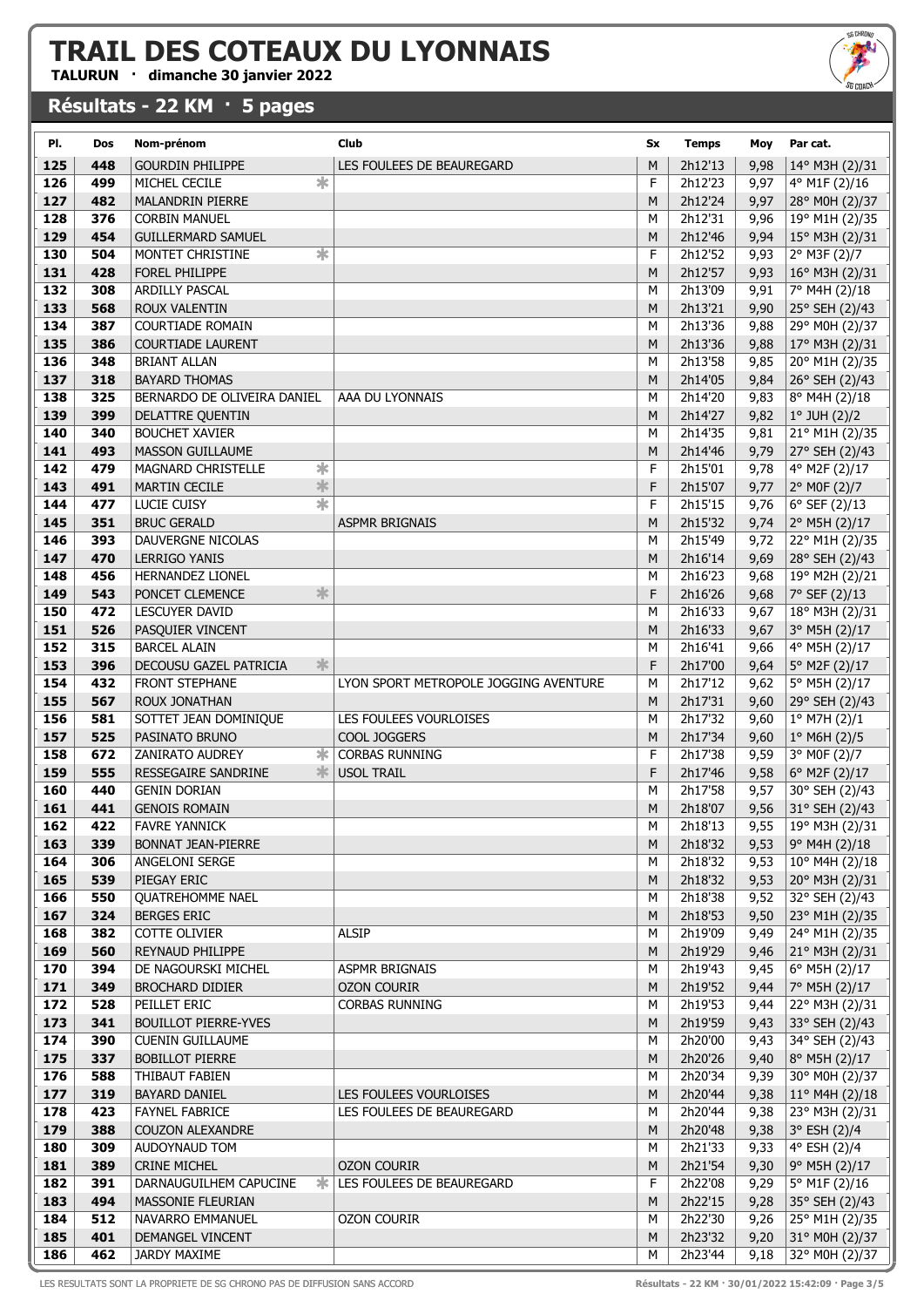TALURUN · dimanche 30 janvier 2022

#### Résultats - 22 KM · 5 pages



| PI.        | Dos        | Nom-prénom                                                | Club                                | Sx     | <b>Temps</b>       | Moy          | Par cat.                         |
|------------|------------|-----------------------------------------------------------|-------------------------------------|--------|--------------------|--------------|----------------------------------|
| 187        | 478        | LUDOVIC MORELLO                                           |                                     | M      | 2h23'47            | 9,18         | $12^{\circ}$ M4H (2)/18          |
| 188        | 330        | <b>BIOT LOIC</b>                                          |                                     | M      | 2h23'52            | 9,18         | 24° M3H (2)/31                   |
| 189        | 537        | $\ast$<br>PHILIPPART MARION                               |                                     | F      | 2h24'00            | 9,17         | 6° M1F (2)/16                    |
| 190        | 303        | AGOSTINO JEAN MARC                                        |                                     | М      | 2h24'04            | 9,16         | 10° M5H (2)/17                   |
| 191        | 580        | SLIMANI HOCINE                                            | <b>ASPMR BRIGNAIS</b>               | M      | 2h24'37            | 9,13         | $11^{\circ}$ M5H (2)/17          |
| 192        | 358        | ∗<br>CANNEZZARO FRANCINE                                  | ASPMR BRIGNAIS                      | F      | 2h24'43            | 9,12         | 3° M3F (2)/7                     |
| 193        | 361        | <b>CEBOLLADA MICHEL</b>                                   | <b>CORBAS RUNNING</b>               | M      | 2h24'53            | 9,11         | 13° M4H (2)/18                   |
| 194        | 587        | THENET JEAN MICHEL                                        |                                     | M      | 2h25'07            | 9,10         | 2° M6H (2)/5                     |
| 195        | 408        | <b>DUCHAMP DENIS</b>                                      |                                     | M      | 2h26'28            | 9,01         | 33° M0H (2)/37                   |
| 196        | 599        | <b>VESSILLIER FLORENT</b>                                 | LES FOULEES DE BEAUREGARD           | М      | 2h26'30            | 9,01         | 26° M1H (2)/35                   |
| 197        | 515        | NIQUE PIERRE                                              | <b>CSA 7RMAT</b>                    | M      | 2h27'03            | 8,98         | 12° M5H (2)/17                   |
| 198        | 473        | LINARES FERNANDEZ SERGIO                                  | ADIDAS RUNNING                      | М      | 2h27'25            | 8,95         | 36° SEH (2)/43                   |
| 199        | 492        | <b>MARTIN LEON BELEN</b>                                  |                                     | M      | 2h27'26            | 8,95         | 37° SEH (2)/43                   |
| 200        | 385        | COURBON JEAN-JACQUES                                      |                                     | M      | 2h27'27            | 8,95         | 14° M4H (2)/18                   |
| 201        | 671        | <b>WOZNIAK ARTHUR</b>                                     | <b>ESL FRANCHEVILLE</b>             | M      | 2h27'29            | 8,95         | 2° JUH (2)/2                     |
| 202        | 585        | <b>TERRIN ALBAN</b>                                       |                                     | M      | 2h27'36            | 8,94         | 27° M1H (2)/35                   |
| 203        | 517        | <b>OBERTI DENIS</b>                                       | <b>CORSICA</b>                      | M      | 2h27'59            | 8,92         | 13° M5H (2)/17                   |
| 204        | 384        | ∗<br><b>COUGNENC CELINE</b>                               | PONTE TRAIL                         | F      | 2h28'28            | 8,89         | 4° MOF (2)/7                     |
| 205        | 366        | 氺<br><b>CHAVAS CECILE</b>                                 | PONTE TRAIL                         | F      | 2h28'30            | 8,89         | 8° SEF (2)/13                    |
| 206        | 314        | ж.<br><b>BALSAT MIZZON MARIE</b>                          | LES FOULEES VOURLOISES              | F      | 2h28'52            | 8,87         | 5° MOF (2)/7                     |
| 207        | 546        | PROTHERY NICOLAS                                          |                                     | M      | 2h29'11            | 8,85         | 25° M3H (2)/31                   |
| 208        | 369        | <b>CHIPIER CHRISTIAN</b>                                  | <b>OZON COURIR</b>                  | M      | 2h29'44            | 8,82         | 14° M5H (2)/17                   |
| 209        | 427        | <b>FONTAINE JULIEN</b>                                    |                                     | M      | 2h29'59            | 8,80         | 28° M1H (2)/35                   |
| 210        | 405        | DIZIAIN NICO                                              |                                     | M      | 2h30'00            | 8,80         | 29° M1H (2)/35                   |
| 211        | 490        | <b>MARTIN POUPENEY</b>                                    | DECINES MEYZIEU ATHLETISME          | M      | 2h30'32            | 8,77         | 38° SEH (2)/43                   |
| 212        | 457        | HERNANDEZ-MARTIN ALEXANDRA                                |                                     | F      | 2h31'07            | 8,73         | 7° M1F (2)/16                    |
| 213<br>214 | 458<br>418 | IMBERT CHRISTIAN<br><b>EMPTAZ VALENTIN</b>                | P2C LOIRE SUR RHONE                 | M<br>M | 2h31'14<br>2h31'25 | 8,73         | 3° M6H (2)/5<br>39° SEH (2)/43   |
| 215        | 489        | <b>MARKOVSKI KIRE</b>                                     | C.0.R.P.S                           | M      | 2h31'26            | 8,72<br>8,72 | 4° M6H (2)/5                     |
| 216        | 445        | $\overline{\ast}$<br><b>GOMES EMILIA</b>                  | <b>SFRC</b>                         | F      | 2h31'47            | 8,70         | 7° M2F (2)/17                    |
| 217        | 400        | 氺<br>DELAVENNE LAURENCE                                   |                                     | F      | 2h31'51            | 8,69         | 4° M3F (2)/7                     |
| 218        | 446        | <b>GONZALEZ GABRIEL</b>                                   |                                     | M      | 2h33'02            | 8,63         | 15° M4H (2)/18                   |
| 219        | 392        | <b>DATIN PATRICE</b>                                      |                                     | M      | 2h33'10            | 8,62         | 30° M1H (2)/35                   |
| 220        | 505        | MOREAU VINCENT                                            |                                     | M      | 2h33'10            | 8,62         | 31° M1H (2)/35                   |
| 221        | 331        | $\ast$<br><b>BLACHON AMANDINE</b>                         |                                     | F      | 2h33'15            | 8,61         | 9° SEF (2)/13                    |
| 222        | 667        | $\overline{\ast}$<br><b>VOIRGARD JULIE</b>                |                                     | F      | 2h33'52            | 8,58         | 6° M0F (2)/7                     |
| 223        | 666        | <b>VOIRGARD FABIEN</b>                                    |                                     | M      | 2h33'52            | 8,58         | 34° M0H (2)/37                   |
| 224        | 459        | <b>IVARS MAXIME</b>                                       |                                     | M      | 2h33'55            | 8,58         | $\sqrt{40^{\circ} SEH (2)/43}$   |
| 225        | 573        | SANCIAUME AURELIE<br>≭                                    | CLUB ALPIN FRANCAIS DE VILLEURBANNE | F      | 2h34'30            | 8,54         | 8° M2F (2)/17                    |
| 226        | 460        | <b>JACQUIGNON PAUL</b>                                    | C.O.R.P.S                           | M      | 2h35'01            | 8,52         | 5° M6H (2)/5                     |
| 227        | 475        | LOTODE NICOLAS                                            |                                     | M      | 2h35'15            | 8,50         | 32° M1H (2)/35                   |
| 228        | 561        | ∗<br>RICARD STEPHANIE                                     | <b>CRAPONNE TRIATHLON</b>           | F      | 2h35'16            | 8,50         | 8° M1F (2)/16                    |
| 229        | 321        | 氺<br><b>BAZANTE LUCIE</b>                                 |                                     | F      | 2h35'24            | 8,49         | $10^{\circ}$ SEF (2)/13          |
| 230        | 375        | CONDAMIN YVAN                                             |                                     | M      | 2h36'05            | 8,46         | 26° M3H (2)/31                   |
| 231        | 333        | <b>BLANCHARD TRISTAN</b>                                  |                                     | M      | 2h37'16            | 8,39         | 41° SEH (2)/43                   |
| 232<br>233 | 383<br>500 | $\ast$<br><b>COUDURIER HELENA</b><br>$\frac{1}{\sqrt{2}}$ |                                     | F      | 2h38'32<br>2h39'27 | 8,33         | $11^{\circ}$ SEF (2)/13          |
| 234        | 357        | <b>MINICONI MAYA</b><br><b>BUTAUD CLEMENT</b>             |                                     | F<br>М | 2h39'27            | 8,28<br>8,28 | 9° M2F (2)/17                    |
| 235        | 506        | MOREAU THOMAS                                             |                                     | M      | 2h40'43            | 8,21         | 35° M0H (2)/37<br>33° M1H (2)/35 |
| 236        | 516        | NUCCIO MARIO                                              |                                     | М      | 2h40'44            | 8,21         | 16° M4H (2)/18                   |
| 237        | 395        | DEBORDE DIDIER                                            | TRAIL DU SANGLIER                   | M      | 2h40'46            | 8,21         | 27° M3H (2)/31                   |
| 238        | 596        | $\overline{\ast}$<br><b>VALLIN PRISCILLA</b>              |                                     | F      | 2h40'49            | 8,21         | 9° M1F (2)/16                    |
| 239        | 450        | <b>GRANJON JACQUES</b>                                    |                                     | M      | 2h40'52            | 8,21         | 28° M3H (2)/31                   |
| 240        | 540        | $\overline{\ast}$<br>PIRIOU GAELLE                        |                                     | F      | 2h41'37            | 8,17         | 10° M1F (2)/16                   |
| 241        | 364        | $\ast$<br><b>CHAMP FLORENCE</b>                           |                                     | F      | 2h41'38            | 8,17         | 10° M2F (2)/17                   |
| 242        | 398        | DELARGILLIERE BAPTISTE                                    |                                     | М      | 2h42'06            | 8,14         | 42° SEH (2)/43                   |
| 243        | 406        | MONAURY ERIC                                              | PONTE TRAIL                         | M      | 2h42'54            | 8,10         | 17° M4H (2)/18                   |
| 244        | 471        | LERRIGO MYRIAM<br>ж                                       | WILD TRAIL FORCALQUIER              | F      | 2h43'31            | 8,07         | 5° M3F (2)/7                     |
| 245        | 377        | ∗<br><b>CORDE JOELLE</b>                                  | <b>USOL TRAIL</b>                   | F      | 2h43'54            | 8,05         | 7° MOF (2)/7                     |
| 246        | 413        | $\overline{\ast}$<br><b>DUPONT FLORIANE</b>               |                                     | F      | 2h44'38            | 8,02         | $11^{\circ}$ M1F (2)/16          |
| 247        | 402        | <b>DENIS JACQUES</b>                                      |                                     | M      | 2h44'39            | 8,02         | 34° M1H (2)/35                   |
| 248        | 465        | KARA-AGOP FRANCOISE<br>ж                                  | COOL JOGGERS                        | F      | 2h44'41            | 8,02         | 3° M4F (2)/3                     |

LES RESULTATS SONT LA PROPRIETE DE SG CHRONO PAS DE DIFFUSION SANS ACCORD **Résultats - 22 KM · 30/01/2022 15:42:10 · Page 4/5**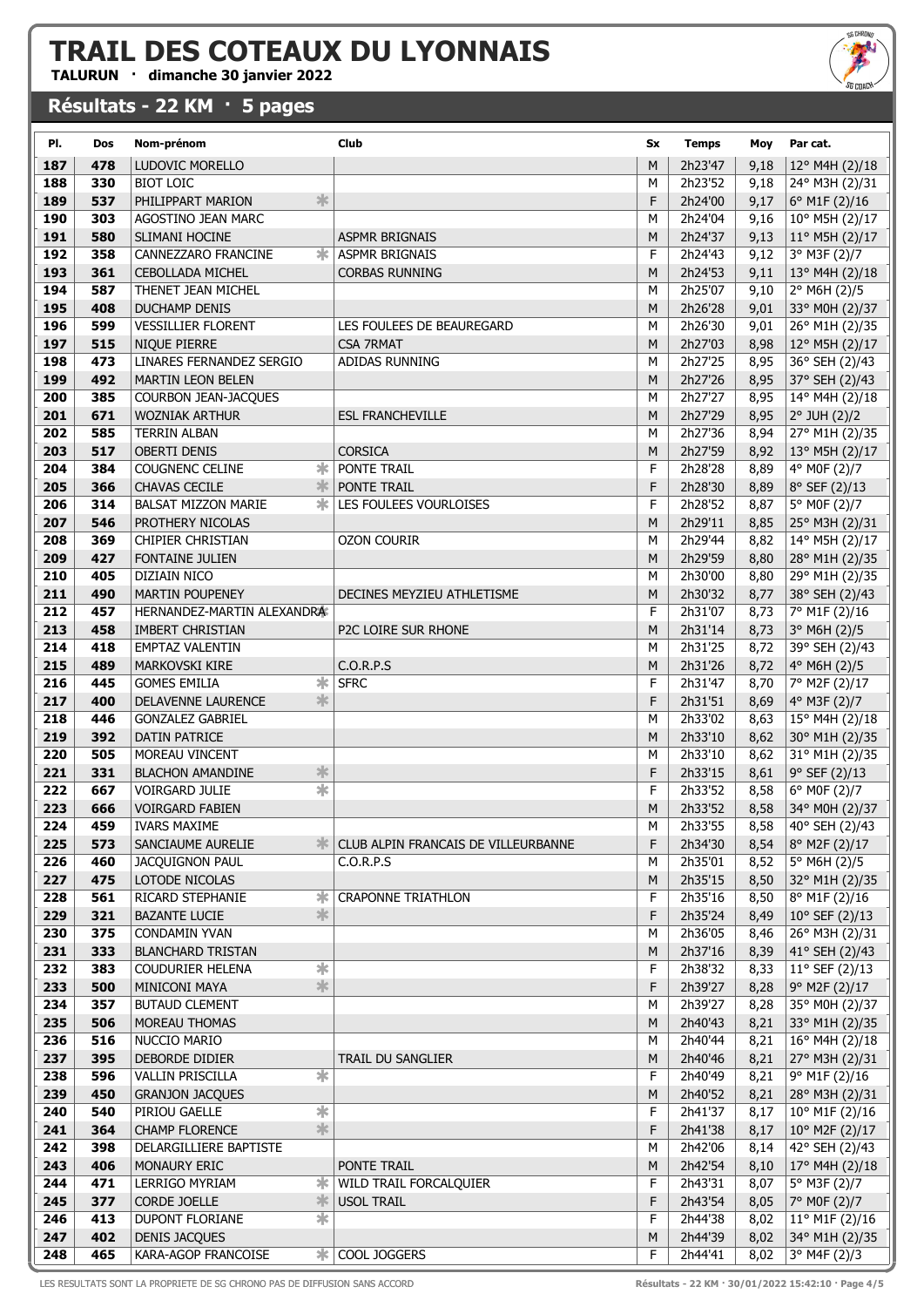TALURUN · dimanche 30 janvier 2022

#### Résultats - 22 KM · 5 pages

LES RESULTATS SONT LA PROPRIETE DE SG CHRONO PAS DE DIFFUSION SANS ACCORD

| Résultats - 22 KM · 30/01/2022 15:42:11 · Page 5/5 |  |  |
|----------------------------------------------------|--|--|

| PI. | <b>Dos</b> | Nom-prénom                                     | <b>Club</b>                        | <b>Sx</b> | <b>Temps</b> | Moy  | Par cat.              |
|-----|------------|------------------------------------------------|------------------------------------|-----------|--------------|------|-----------------------|
| 249 | 323        | <b>BERGER LOIC</b>                             |                                    | M         | 2h44'52      | 8,01 | 36° M0H (2)/37        |
| 250 | 548        | PUGNET CELESTIN                                | <b>ASPMR BRIGNAIS</b>              | М         | 2h45'07      | 7,99 | 43° SEH (2)/43        |
| 251 | 373        | <b>COLOMBET LIONEL</b>                         |                                    | M         | 2h45'14      | 7,99 | 20° M2H (2)/21        |
| 252 | 353        | <b>BRUYERE LUDIVINE</b><br>$\ast$              | LES FOULEES DE BEAUREGARD          | F         | 2h45'46      | 7,96 | 11° M2F (2)/17        |
| 253 | 371        | <b>CLAVARET PHILIPPE</b>                       | <b>CSA 7RMAT</b>                   | M         | 2h45'49      | 7,96 | 15° M5H (2)/17        |
| 254 | 510        | $\ast$<br>MOUNIER ALEXANDRA                    | <b>COURIR POUR DES POMMES</b>      | F         | 2h45'49      | 7,96 | 12° M1F (2)/16        |
| 255 | 304        | <b>AKARIOUH YASMAIL</b>                        |                                    | M         | 2h46'58      | 7,91 | 37° M0H (2)/37        |
| 256 | 533        | ж<br>PERRAUDIN ELODIE                          | <b>CORBAS RUNNING</b>              | F         | 2h47'38      | 7,87 | 13° M1F (2)/16        |
| 257 | 480        | <b>MAGNAT AUDREY</b>                           | <b>CORBAS RUNNING</b>              | F         | 2h47'39      | 7,87 | 14° M1F (2)/16        |
| 258 | 347        | $\overline{\ast}$<br><b>BREHIER LAURE</b>      |                                    | F         | 2h47'40      | 7,87 | 12° M2F (2)/17        |
| 259 | 538        | PICARD PASCAL                                  |                                    | M         | 2h48'15      | 7,85 | 35° M1H (2)/35        |
| 260 | 322        | 宋<br><b>BELLATON SANDY</b>                     |                                    | F         | 2h48'40      | 7,83 | 15° M1F (2)/16        |
| 261 | 584        | <b>TALEB MARIE</b>                             | <b>RAIDS EUROSPORTIFS BRIGNAIS</b> | F         | 2h49'07      | 7,81 | 1° M5F (2)/1          |
| 262 | 579        | $\ast$<br>SINTIVE LAETITIA                     | <b>CORBAS RUNNING</b>              | F         | 2h49'07      | 7,81 | 13° M2F (2)/17        |
| 263 | 583        | <b>TALEB MOURAD</b>                            | RAIDS EUROSPORTIFS BRIGNAIS        | M         | 2h49'08      | 7,80 | 16° M5H (2)/17        |
| 264 | 590        | $\ast$<br><b>TORTI CATHERINE</b>               | <b>CORBAS RUNNING</b>              | F         | 2h51'37      | 7,69 | 14° M2F (2)/17        |
| 265 | 417        | EL KHAMASSI SONIA                              | <b>CORBAS RUNNING</b>              | F         | 2h51'38      | 7,69 | 15° M2F (2)/17        |
| 266 | 592        | <b>TREMBLY JOEL</b>                            |                                    | M         | 2h52'54      | 7,63 | 21° M2H (2)/21        |
| 267 | 669        | *<br><b>WERRY EMILIE</b>                       |                                    | F         | 2h52'54      | 7,63 | 16° M1F (2)/16        |
| 268 | 379        | $\overline{\ast}$<br><b>COSTE CHLOE</b>        | <b>CROSSFIT TERNAY</b>             | F         | 2h54'15      | 7,58 | 12° SEF (2)/13        |
| 269 | 354        | $\frac{1}{\sqrt{2}}$<br><b>BUREL MARION</b>    |                                    | F         | 2h54'16      | 7,57 | 13° SEF (2)/13        |
| 270 | 355        | $\overline{\ast}$<br><b>BURGENSIS VIRGINIE</b> |                                    | F         | 2h55'34      | 7,52 | $6^{\circ}$ M3F (2)/7 |
| 271 | 438        | <b>GAULTIER BEATRICE</b>                       | LES FOULEES DE BEAUREGARD          | F         | 2h55'56      | 7,50 | 7° M3F (2)/7          |
| 272 | 501        | MOCELLIN DOMINIQUE                             |                                    | M         | 2h56'05      | 7,50 | 17° M5H (2)/17        |
| 273 | 575        | <b>SEGUY ALAIN</b>                             |                                    | M         | 2h57'05      | 7,45 | 18° M4H (2)/18        |
| 274 | 442        | <b>GERMAN MICKAEL</b>                          |                                    | М         | 3h09'07      | 6,98 | 29° M3H (2)/31        |
| 275 | 513        | <b>NEVADO MICHEL</b>                           | <b>COURIR POUR DES POMMES</b>      | M         | 3h11'34      | 6,89 | 30° M3H (2)/31        |
| 276 | 313        | $\overline{\ast}$<br><b>AZNAR MARTINE</b>      |                                    | F         | 3h20'10      | 6,59 | $1^{\circ}$ M6F (2)/1 |
| 277 | 425        | <b>FIQUET INGRID</b>                           | LES FOULEES DE BEAUREGARD          | F         | 3h21'54      | 6,54 | 16° M2F (2)/17        |
|     |            |                                                |                                    |           |              |      |                       |

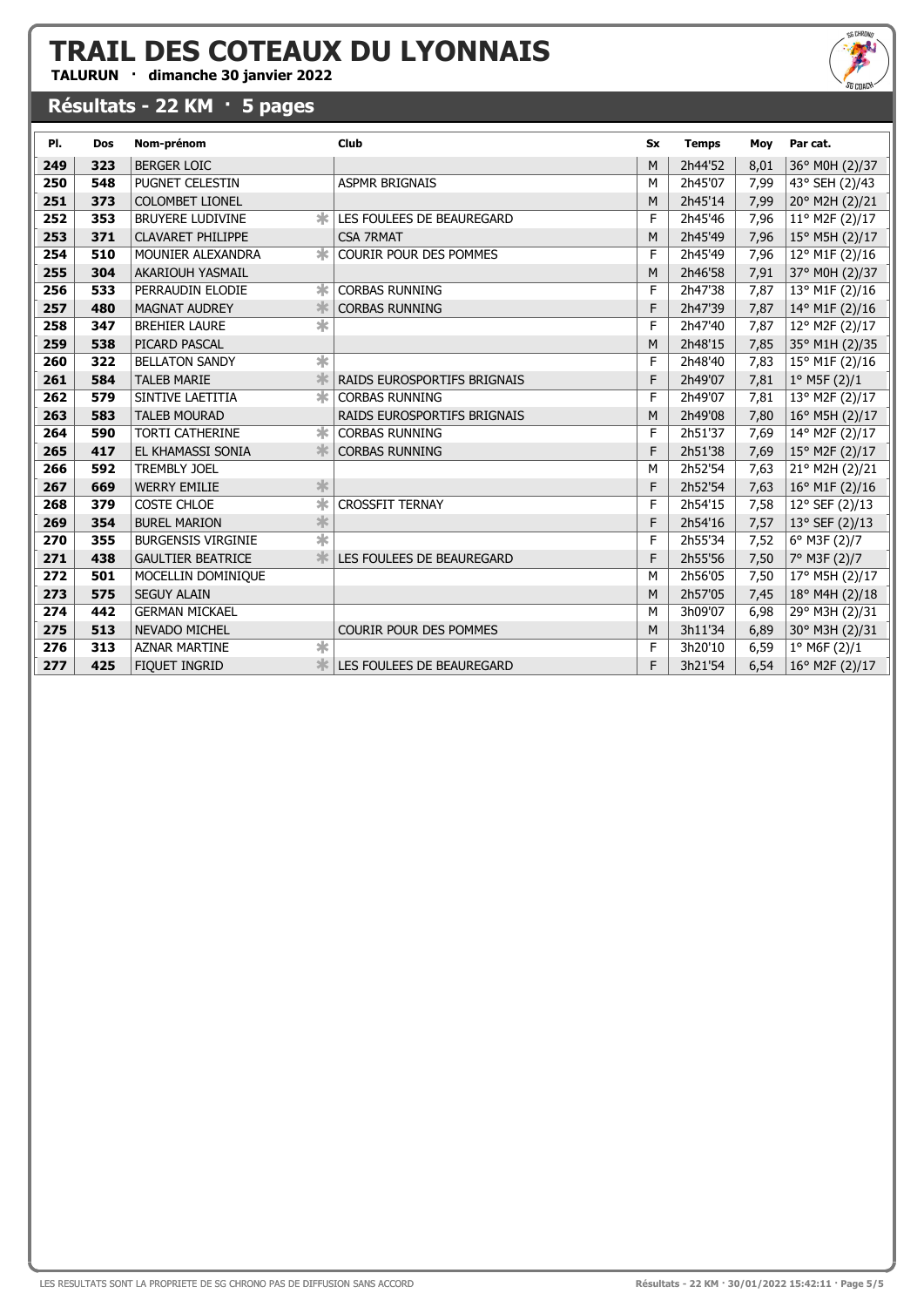TALURUN · dimanche 30 janvier 2022

#### Résultats - 11 KM · 5 pages



| PI.                     | Dos            | Nom-prénom                            | Club                           | Sx        | <b>Temps</b> | Moy   | Par cat.                          |
|-------------------------|----------------|---------------------------------------|--------------------------------|-----------|--------------|-------|-----------------------------------|
|                         |                |                                       |                                |           |              |       |                                   |
| $\mathbf{1}$            | 709            | <b>VIRISSEL TONY</b>                  |                                | M         | 43'34        |       | 15,15   $1^{\circ}$ SEH (2)/41    |
| $\overline{\mathbf{2}}$ | 282            | <b>TAURELLE ARNAUD</b>                | <b>MACH 3 TRIATHLON</b>        | M         | 44'48        |       | 14,73 2° SEH (2)/41               |
| 3                       | 135            | <b>GOMEZ AYMERIC</b>                  |                                | M         | 45'58        |       | 14,36 3° SEH (2)/41               |
| 4                       | 177            | LORNAGE DAMIEN                        |                                | М         | 46'13        |       | 14,28 $ 1^{\circ}$ M1H (2)/21     |
| 5                       | 259            | <b>RIVIERE FELIX</b>                  | LES FOULEES VOURLOISES         | M         | 46'45        |       | 14,12   4° SEH (2)/41             |
| 6                       | 173            | LIGONNET WILLIAM                      |                                | М         | 46'53        |       | 14,08 2° M1H (2)/21               |
| $\overline{z}$          | 156            | JOUANNAIEST JEAN PHILIPPE             | <b>TOR</b>                     | M         | 47'13        |       | 13,98   $1^{\circ}$ M2H (2)/25    |
| 8                       | 219            | PAILLASSON PIERRE                     |                                | М         | 47'27        |       | 13,91   1° M0H (2)/30             |
| 9                       | 46             | <b>BULLION PIERRE-YVES</b>            |                                | M         | 48'14        |       | 13,68 2° M2H (2)/25               |
| 10                      | 80             | <b>CROZET BAPTISTE</b>                | <b>VERCORS RUNNING COMPANY</b> | M         | 48'51        |       | 13,51 5° SEH (2)/41               |
| 11                      | 229            | PEILLON SEBASTIEN                     |                                | M         | 49'32        |       | 13,32 3° M1H (2)/21               |
| 12                      | 59             | <b>CHALET ADRIEN</b>                  | LES JAMBES RAID                | M         | 49'41        |       | 13,28   $1^{\circ}$ ESH (2)/7     |
| 13                      | 261            | RIVORY JEROME                         |                                | M         | 49'42        |       | 13,28 4° M1H (2)/21               |
| 14                      | 158            | <b>JUNG MARCEAU</b>                   |                                | М         | 49'54        |       | 13,23 2° ESH (2)/7                |
| 15                      | 67             | <b>CHOMETTE PHILIPPE</b>              |                                | M         | 51'31        |       | 12,81 3° M2H (2)/25               |
| 16                      | 83             | DARIOL HERVE                          |                                | М         | 53'56        |       | 12,24   4° M2H (2)/25             |
| 17                      | $\overline{2}$ | <b>ALLARY GAUTIER</b>                 |                                | M         | 54'03        |       | 12,21 6° SEH (2)/41               |
| 18                      | 182            | MANIGAND REMI                         | <b>BIZIAT ENDURANCE</b>        | М         | 54'42        |       | 12,07 7° SEH (2)/41               |
| 19                      | 58             | <b>CHALET BRUNO</b>                   |                                | M         | 54'48        |       | 12,04   1° M3H (2)/18             |
| 20                      | 148            | HADJ-RABAH JULLIEN ALBAN              |                                | М         | 55'20        |       | 11,93 3° ESH (2)/7                |
| 21                      | 166            | LAVIAL FABRICE                        |                                | ${\sf M}$ | 56'08        |       | 11,76   5° M1H (2)/21             |
| 22                      | 205            | MOREAUX JULIEN                        |                                | M         | 56'33        |       | 11,67 8° SEH (2)/41               |
| 23                      | 240            | PIROUX REMI                           |                                | M         | 56'55        |       | 11,60 2° M0H (2)/30               |
| 24                      | 168            | <b>LECAT FRANCK</b>                   | <b>BESPORTBEFREE</b>           | M         | 57'03        |       | 11,57   5° M2H (2)/25             |
| 25                      | 32             | <b>BOUILLOT ALEXANDRE</b>             | RILLIEUX TRIATHLON             | M         | 57'05        |       | 11,56   6 $^{\circ}$ M1H (2)/21   |
| 26                      | 104            | <b>DUPUPET RICHARD</b>                |                                | М         | 57'10        |       | 11,55   $7^{\circ}$ M1H (2)/21    |
| 27                      | 296            | <b>VENET JEAN DAMIEN</b>              |                                | M         | 57'14        |       | 11,53 3° M0H (2)/30               |
| 28                      | 140            | <b>GREGOIRE GERALD</b>                |                                | М         | 58'14        |       | 11,33 6° M2H (2)/25               |
| 29                      | 707            | VIRICEL CEDRIC                        |                                | M         | 58'44        |       | 11,24   7° M2H (2)/25             |
| 30                      | 260            | RIVIERE JOHANN                        |                                | М         | 58'50        |       | 11,22   9° SEH (2)/41             |
| 31                      | 44             | <b>BRUEL GAETAN</b>                   |                                | M         | 58'59        |       | 11,19 8° M1H (2)/21               |
| 32                      | 119            | $\ast$<br>FOULHOUX ALEXANDRA          |                                | F         | 59'02        |       | 11,18   1° M2F (2)/19             |
| 33                      | 53             | $\ddot{\ast}$<br><b>CARRON SOPHIE</b> |                                | F         | 59'26        |       | 11,10   $1^{\circ}$ SEF (2)/43    |
| 34                      | 47             | <b>BUTH MICHEL</b>                    | <b>JOCEL</b>                   | M         | 1h00'11      |       | 10,97   9° M1H (2)/21             |
| 35                      | 163            | 氺<br>LAIEB SONIA                      | <b>JOCEL</b>                   | F         | 1h00'26      |       | 10,92   $1^{\circ}$ M1F (2)/16    |
| 36                      | 112            | <b>FEASSON JULIEN</b>                 |                                | M         | 1h00'34      | 10,90 | $ 8^{\circ}$ M2H (2)/25           |
| 37                      | 160            | KEIRLE GUILLAUME                      |                                | M         | 1h01'06      |       | 10,80 4° M0H (2)/30               |
| 38                      | 100            | DOREY LUDOVIC                         |                                | М         | 1h01'13      | 10,78 | 10° SEH (2)/41                    |
| 39                      | 712            | XAVIER JANIN                          |                                | M         | 1h01'44      |       | 10,69 2° M3H (2)/18               |
| 40                      | 238            | PION ADRIEN                           | <b>CAF LYON</b>                | м         | 1h01'52      |       | 10,67   11° SEH (2)/41            |
| 41                      | 117            | <b>FORT FABRICE</b>                   | LES FOULEES DE BEAUREGARD      | M         | 1h02'16      |       | 10,60 3° M3H (2)/18               |
| 42                      | 146            | <b>GUINAUDEAU AYMERIC</b>             | C.O.R.P.S                      | М         | 1h02'16      |       | 10,60   5° M0H (2)/30             |
| 43                      | 263            | <b>ROBERT REGIS</b>                   | <b>OZON COURIR</b>             | M         | 1h02'23      |       | 10,58   1° M5H (2)/8              |
| 44                      | 273            | SACCU BAPTISTE                        |                                | М         | 1h02'27      |       | 10,57   12° SEH (2)/41            |
| 45                      | 228            | PECORARO DAVID                        | LES FOULEES VOURLOISES         | M         | 1h02'32      |       | 10,55 4° M3H (2)/18               |
| 46                      | 93             | DELRUE WILLIAM                        |                                | М         | 1h02'39      |       | 10,53 9° M2H (2)/25               |
| 47                      | 134            | <b>GODEFROY OLIVIER</b>               | LES FOULEES DE BEAUREGARD      | M         | 1h02'45      |       | 10,52   1° M4H (2)/14             |
| 48                      | 214            | <b>OLLAGNON ROBIN</b>                 |                                | м         | 1h03'06      |       | 10,46   $1^{\circ}$ JUH (2)/3     |
| 49                      | 137            | <b>GOY MICKAEL</b>                    |                                | M         | 1h03'08      |       | 10,45   6 $^{\circ}$ M0H (2)/30   |
| 50                      | 247            | POZZO FRANCK                          | <b>ESL FRANCHEVILLE</b>        | м         | 1h03'25      |       | 10,41 2° M4H (2)/14               |
| 51                      | 265            | ROLLIN DANIEL                         |                                | M         | 1h03'37      |       | 10,37 2° M5H (2)/8                |
| 52                      | 90             | DEJEAN BENOIT                         |                                | м         | 1h03'47      |       | 10,35   5° M3H (2)/18             |
| 53                      | 705            | VINDREAU GUILLAUME                    |                                | M         | 1h03'48      |       | 10,34   $7^{\circ}$ M0H (2)/30    |
| 54                      | 461            | JANIER-DUBRY VINCENT                  |                                | м         | 1h04'22      |       | 10,25   8° M0H (2)/30             |
| 55                      | 31             | <b>BOUE SEBASTIEN</b>                 |                                | M         | 1h04'42      |       | 10,20 6° M3H (2)/18               |
| 56                      | 42             | BRUANDET THIBAUT                      |                                | М         | 1h04'59      |       | 10,16   4 $\degree$ ESH (2)/7     |
| 57                      | 82             | DA SILVA NELSON                       |                                | M         | 1h05'00      |       | 10,15 13° SEH (2)/41              |
| 58                      | 45             | <b>BULLION PHILIPPE</b>               |                                | м         | 1h05'21      |       | 10,10 3° M4H (2)/14               |
| 59                      | 222            | PALAYSI FLORENT                       |                                | M         | 1h05'29      |       | 10,08   9 $^{\circ}$ M0H (2)/30   |
| 60                      | 262            | ROBERT HUGUETTE                       | <b>* AFA FEYZIN VENISSIEUX</b> | F         | 1h05'39      |       | 10,05   $1^{\circ}$ M4F (2)/6     |
| 61                      | 51             | <b>CAMPOS PIERRE</b>                  |                                | M         | 1h05'52      |       | 10,02 10° M1H (2)/21              |
| 62                      | 55             | CASTELLANO FRANCK                     | CROSSFIT TERNAY                | м         | 1h05'59      |       | $10,00$   $10^{\circ}$ M0H (2)/30 |

LES RESULTATS SONT LA PROPRIETE DE SG CHRONO PAS DE DIFFUSION SANS ACCORD **Résultats - 11 KM · 30/01/2022 15:42:04 · Page 1/5**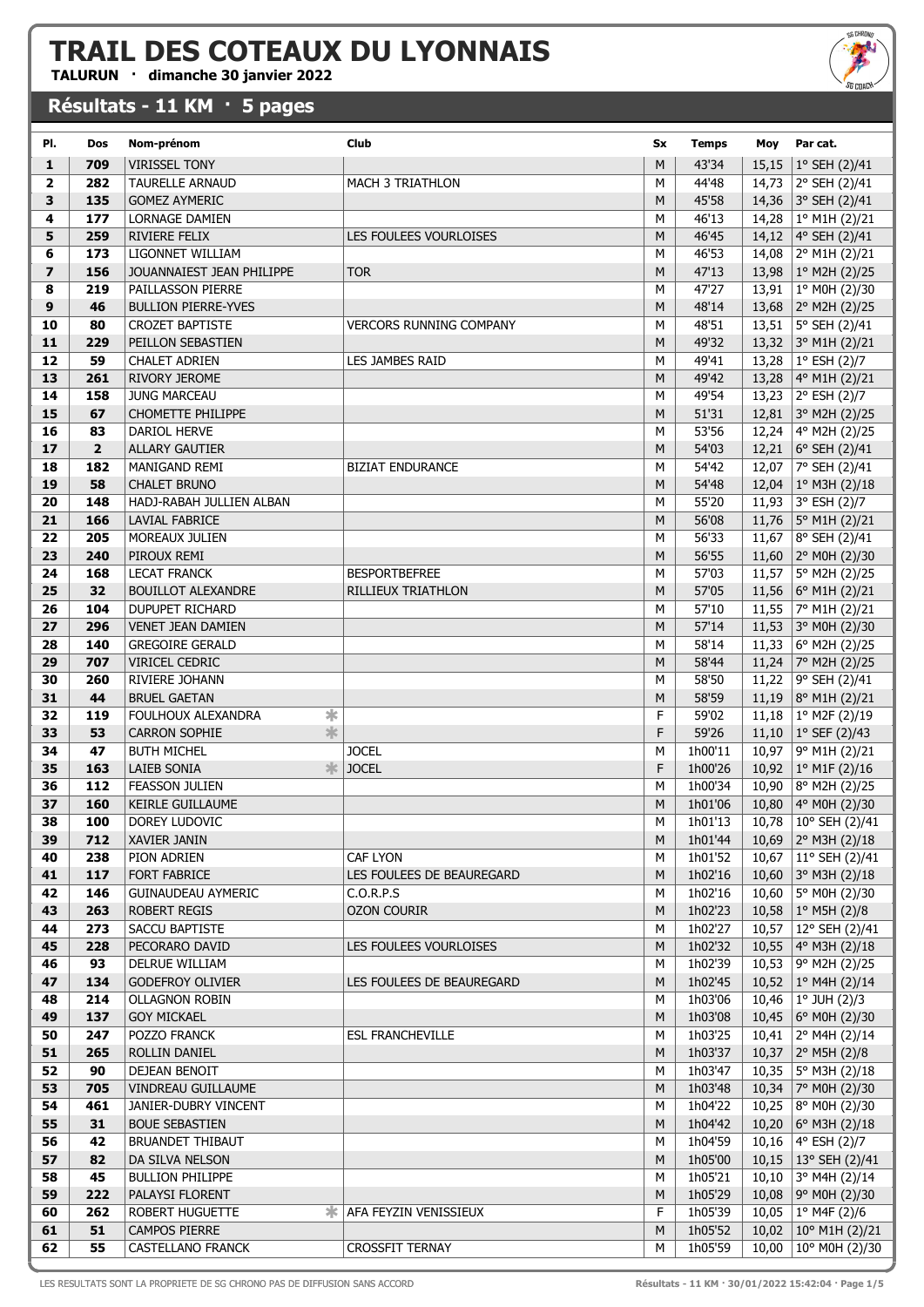TALURUN · dimanche 30 janvier 2022

#### Résultats - 11 KM · 5 pages



| PI. | Dos | Nom-prénom                                 | Club                      | Sx     | <b>Temps</b>       | Moy          | Par cat.                         |
|-----|-----|--------------------------------------------|---------------------------|--------|--------------------|--------------|----------------------------------|
| 63  | 30  | <b>BOUCHARD GUILLAUME</b>                  |                           | M      | 1h06'09            | 9,98         | 14° SEH (2)/41                   |
| 64  | 111 | <b>FAYOLLE FREDERIC</b>                    |                           | м      | 1h06'14            | 9,96         | 11° M1H (2)/21                   |
| 65  | 293 | <b>VARENNE NICOLAS</b>                     |                           | M      | 1h06'15            | 9,96         | 12° M1H (2)/21                   |
| 66  | 200 | <b>MIALON LAURENT</b>                      | C.O.R.P.S                 | M      | 1h06'18            | 9,95         | 11° M0H (2)/30                   |
| 67  | 184 | <b>MARCON LUDOVIC</b>                      | <b>CLCS</b>               | M      | 1h06'19            | 9,95         | $13^{\circ}$ M1H (2)/21          |
| 68  | 3   | ARMINGOL FREDERIC                          | TRIATHLON OULLINS         | M      | 1h06'29            | 9,93         | 4° M4H (2)/14                    |
| 69  | 703 | <b>VINCENT HERVE</b>                       |                           | M      | 1h06'32            | 9,92         | 10° M2H (2)/25                   |
| 70  | 295 | $\ast$<br><b>VASSEUR ANAELLE</b>           |                           | F      | 1h06'36            | 9,91         | 1° MOF (2)/10                    |
| 71  | 266 | ROUCART OLIVIER                            |                           | M      | 1h06'37            | 9,91         | 11° M2H (2)/25                   |
| 72  | 38  | <b>BRACCHI SYLVAIN</b>                     |                           | М      | 1h06'37            | 9,91         | 14° M1H (2)/21                   |
| 73  | 187 | <b>MARONI ETIENNE</b>                      | <b>JOCEL</b>              | M      | 1h06'47            | 9,88         | 7° M3H (2)/18                    |
| 74  | 115 | <b>FERNANDEZ ANDRE</b>                     | LES FOULEES VOURLOISES    | М      | 1h06'48            | 9,88         | 3° M5H (2)/8                     |
| 75  | 284 | <b>THOLANCE JULIEN</b>                     |                           | M      | 1h06'50            | 9,88         | 15° M1H (2)/21                   |
| 76  | 10  | ж<br><b>BARBIER IRENE</b>                  | CAF VILLEURBANNE          | F      | 1h06'51            | 9,87         | 2° SEF (2)/43                    |
| 77  | 6   | AUBOYER GERALD                             |                           | M      | 1h06'51            | 9,87         | 12° M0H (2)/30                   |
| 78  | 276 | SCHUELLER NICOLAS                          | <b>BEAUJOLAIS RUNNERS</b> | M      | 1h06'52            | 9,87         | 15° SEH (2)/41                   |
| 79  | 61  | *<br><b>CHAMPALLE CHRISTELE</b>            |                           | F      | 1h07'12            | 9,82         | $1°$ M3F (2)/16                  |
| 80  | 195 | $\overline{\ast}$<br>MBELLA MADELEINE      |                           | F      | 1h07'18            |              |                                  |
| 81  | 193 | <b>MASSON REMI</b>                         | <b>JOCEL</b>              | M      | 1h07'44            | 9,81<br>9,74 | 2° M1F (2)/16<br>16° SEH (2)/41  |
| 82  | 495 | MAUGET TRISTAN                             |                           | М      | 1h07'48            | 9,73         | 17° SEH (2)/41                   |
| 83  | 256 | <b>REBIERE NICOLAS</b>                     |                           | M      | 1h08'00            | 9,71         |                                  |
| 84  | 181 | <b>MALFART CLEMENT</b>                     |                           |        | 1h08'02            | 9,70         | 13° M0H (2)/30<br>18° SEH (2)/41 |
| 85  | 99  | <b>DOISE JULIEN</b>                        |                           | М<br>M | 1h08'04            | 9,70         | 16° M1H (2)/21                   |
| 86  | 206 |                                            |                           | M      | 1h08'06            |              |                                  |
| 87  | 142 | MOTJABA SULTANI<br><b>GRILLET PHILIPPE</b> |                           | M      | 1h08'18            | 9,69<br>9,66 | 19° SEH (2)/41                   |
| 88  | 215 | ∗<br><b>OLLIVON JULIE</b>                  |                           | F      | 1h08'19            | 9,66         | 12° M2H (2)/25<br>3° M1F (2)/16  |
| 89  | 186 | *<br><b>MARION ADAM</b>                    | LES FOULEES VOURLOISES    | F      | 1h08'31            | 9,63         | 3° SEF (2)/43                    |
| 90  | 224 | PARADIS LOIC                               |                           | M      | 1h08'32            |              |                                  |
| 91  | 169 |                                            | COURIR POUR DES POMMES    | M      | 1h08'36            | 9,63         | 20° SEH (2)/41                   |
| 92  | 81  | LEMOYNE VICTOR<br>CROZIER JULIEN           | RAID EUROSPORTIF          | М      | 1h08'36            | 9,62<br>9,62 | 4° M5H (2)/8<br>21° SEH (2)/41   |
| 93  | 155 |                                            |                           | M      |                    |              |                                  |
| 94  | 94  | JOLIVET PHILIPPE<br>DENAVIT MAXIME         | LES FOULEES DE BEAUREGARD | M      | 1h08'43<br>1h08'47 | 9,60         | 5° M5H (2)/8                     |
| 95  | 91  | DELEAGE LUDOVIC                            |                           | M      | 1h09'06            | 9,60<br>9,55 | 14° M0H (2)/30<br>22° SEH (2)/41 |
| 96  | 706 | ☀<br>VIOUJARD CECILE                       |                           | F      | 1h09'27            |              |                                  |
| 97  | 704 | $\frac{1}{2}$<br><b>VINCENT CLAIRE</b>     |                           | F      | 1h09'29            | 9,50<br>9,50 | 4° M1F (2)/16                    |
| 98  | 106 | $\overline{\ast}$<br><b>DUVAL MARIANA</b>  |                           | F      | 1h09'40            | 9,47         | 2° M2F (2)/19<br>5° M1F (2)/16   |
| 99  | 218 | $\ast$<br>PACALET ADELINE                  |                           | F      | 1h09'42            | 9,47         | 4° SEF (2)/43                    |
| 100 | 60  | <b>CHAMONARD GHISLAIN</b>                  |                           | M      | 1h09'48            | 9,46         | 15° M0H (2)/30                   |
| 101 | 702 | <b>VINCENT ANTHONY</b>                     |                           | M      | 1h10'03            | 9,42         | 23° SEH (2)/41                   |
| 102 | 48  | <b>CADRE MALO</b>                          |                           | М      | 1h10'19            | 9,39         | 5° ESH (2)/7                     |
| 103 | 62  | <b>CHANTEUR HERVE</b>                      |                           | M      | 1h10'20            | 9,38         | $13^{\circ}$ M2H (2)/25          |
| 104 | 49  | CADRE ETIENNE                              |                           | М      | 1h10'21            | 9,38         | 8° M3H (2)/18                    |
| 105 | 98  | ∗<br>DESSURGEY ISABELLE                    |                           | F      | 1h10'23            | 9,38         | 3° M2F (2)/19                    |
| 106 | 274 | ∗.<br>SAEZ AMALIA                          | AS CALUIRE                | F      | 1h10'25            | 9,37         | 2° M3F (2)/16                    |
| 107 | 248 | PRIGENT MATHIEU                            |                           | M      | 1h10'31            | 9,36         | 24° SEH (2)/41                   |
| 108 | 124 | FUGIT JEAN-LUC                             |                           | М      | 1h10'34            | 9,35         | 9° M3H (2)/18                    |
| 109 | 190 | MARTINET PIERRE DAMIEN                     |                           | M      | 1h10'40            | 9,34         | 14° M2H (2)/25                   |
| 110 | 264 | ∗<br>ROGUE EMILIE                          |                           | F      | 1h10'45            | 9,33         | 6° M1F (2)/16                    |
| 111 | 175 | LOGGHE JEAN-LOUIS                          | <b>TALURUN</b>            | M      | 1h10'52            | 9,31         | $17^{\circ}$ M1H (2)/21          |
| 112 | 711 | $\overline{\ast}$<br><b>VORANO FANNY</b>   |                           | F      | 1h10'59            | 9,30         | 5° SEF (2)/43                    |
| 113 | 192 | MARY EDOUARD                               |                           | M      | 1h10'59            | 9,30         | 16° M0H (2)/30                   |
| 114 | 213 | ∗.<br>ODIN CORINNE                         | LES FOULEES DE BEAUREGARD | F      | 1h11'03            | 9,29         | 3° M3F (2)/16                    |
| 115 | 239 | $\ast$<br>PIROUX MARINE                    |                           | F      | 1h11'03            | 9,29         | $6°$ SEF (2)/43                  |
| 116 | 27  | $\overline{\ast}$<br><b>BODIN DELPHINE</b> |                           | F      | 1h11'11            | 9,27         | 7° M1F (2)/16                    |
| 117 | 216 | <b>ORION VINCENT</b>                       |                           | M      | 1h11'13            | 9,27         | 17° M0H (2)/30                   |
| 118 | 245 | POTHON FANNY<br>Ж.                         | COURIR POUR DES POMMES    | F      | 1h11'20            | 9,25         | 7° SEF (2)/43                    |
| 119 | 244 | $\frac{1}{2}$<br>POTHON ANAIS              |                           | F      | 1h11'21            | 9,25         | $8°$ SEF (2)/43                  |
| 120 | 162 | LAFORIE QUENTIN                            |                           | М      | 1h11'21            | 9,25         | 2° JUH (2)/3                     |
| 121 | 151 | $\ast$<br>HOUZE LAURIANNE                  |                           | F      | 1h11'32            | 9,23         | $ 2^{\circ}$ MOF (2)/10          |
| 122 | 85  | $\overline{\ast}$<br>DAS NEVES STEPHANIE   |                           | F      | 1h11'49            | 9,19         | 9° SEF (2)/43                    |
| 123 | 87  | DE ABREU ALEXIS                            |                           | M      | 1h12'00            | 9,17         | 25° SEH (2)/41                   |
| 124 | 36  | <b>BOUVIER JEROME</b>                      |                           | М      | 1h12'16            | 9,13         | 26° SEH (2)/41                   |

LES RESULTATS SONT LA PROPRIETE DE SG CHRONO PAS DE DIFFUSION SANS ACCORD<br>
Résultats - 11 KM · 30/01/2022 15:42:04 · Page 2/5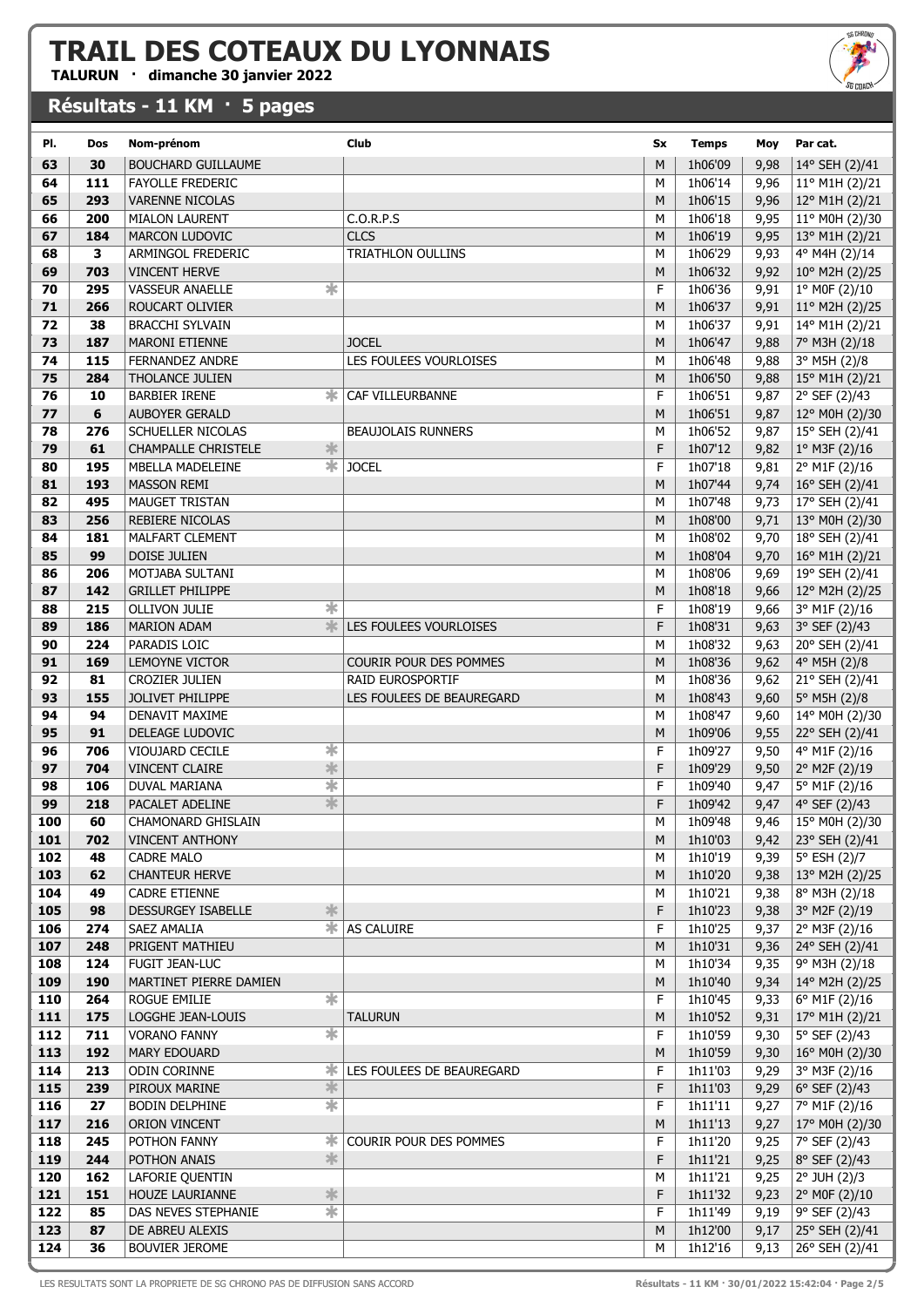TALURUN · dimanche 30 janvier 2022

#### Résultats - 11 KM · 5 pages

| PI.        | Dos                     | Nom-prénom                                             | Club                                 | Sx     | <b>Temps</b>       | Moy          | Par cat.                                |
|------------|-------------------------|--------------------------------------------------------|--------------------------------------|--------|--------------------|--------------|-----------------------------------------|
|            | $\overline{\mathbf{z}}$ |                                                        |                                      | M      |                    |              |                                         |
| 125        |                         | <b>AUCOIN CHRISTOPHE</b>                               |                                      |        | 1h12'16            | 9,13         | 15° M2H (2)/25                          |
| 126        | 254                     | RAMET PHILIPPE                                         |                                      | M      | 1h12'21            | 9,12         | 5° M4H (2)/14                           |
| 127        | 272                     | <b>SABY LAURENT</b>                                    |                                      | M      | 1h12'34            | 9,10         | $10^{\circ}$ M3H (2)/18                 |
| 128        | 152                     | $\overline{\ast}$<br><b>HRANITZKY AUDREY</b>           |                                      | F      | 1h12'36            | 9,09         | 10° SEF (2)/43                          |
| 129        | 153                     | <b>IBOS BERTRAND</b>                                   |                                      | M      | 1h12'36            | 9,09         | 18° M0H (2)/30                          |
| 130        | 145                     | $\overline{\ast}$<br><b>GUEYDAN VIRGINIE</b>           |                                      | F      | 1h12'50            | 9,06         | 3° MOF (2)/10                           |
| 131        | 246                     | *<br>POULAT SOLVEIG                                    |                                      | F      | 1h12'52            | 9,06         | $11^{\circ}$ SEF (2)/43                 |
| 132        | 278                     | SERRE JEAN MARIE                                       | LES FOULEES VOURLOISES               | М      | 1h12'54            | 9,05         | 6° M4H (2)/14                           |
| 133        | 133                     | <b>GIBERNON PHILIPPE</b>                               |                                      | M      | 1h12'54            | 9,05         | 16° M2H (2)/25                          |
| 134        | 114                     | <b>FERLAY ANNIE</b><br>ж                               | COURIR POUR DES POMMES               | F      | 1h12'58            | 9,05         | 4° M2F (2)/19                           |
| 135        | 33                      | 氺<br><b>BOUILLOT CELINE</b>                            | <b>ASPMR BRIGNAIS</b>                | F      | 1h13'16            | 9,01         | 5° M2F (2)/19                           |
| 136        | 189                     | MARTIN-BRACHET FREDERIC                                |                                      | М      | 1h13'17            | 9,01         | 19° M0H (2)/30                          |
| 137        | 275                     | <b>SANLAVILLE MARC</b>                                 |                                      | M      | 1h13'20            | 9,00         | $1°$ M7H (2)/2                          |
| 138        | 88                      | $\ast$<br>DECOMBE BOUMAZA PAULINE                      |                                      | F      | 1h13'22            | 9,00         | 12° SEF (2)/43                          |
| 139        | 34                      | <b>BOULLE LUDOVIC</b>                                  |                                      | M      | 1h13'26            | 8,99         | 17° M2H (2)/25                          |
| 140        | 15                      | ж.<br>BEL HADJ SARAH                                   | <b>CROSSFIT TERNAY</b>               | F      | 1h13'44            | 8,95         | 13° SEF (2)/43                          |
| 141        | 120                     | <b>FOULHOUX OLIVIER</b>                                |                                      | M      | 1h13'48            | 8,94         | 18° M2H (2)/25                          |
| 142        | 75                      | $\ast$<br>CONDAMIN MADELINE                            |                                      | F      | 1h13'51            | 8,94         | 14° SEF (2)/43                          |
| 143        | 138                     | $\frac{1}{2}$<br><b>GRANDMAISON MARIELLE</b>           |                                      | F      | 1h13'53            | 8,93         | $15^{\circ}$ SEF (2)/43                 |
| 144        | 231                     | PEREZ BRUNO                                            |                                      | М      | 1h14'16            | 8,89         | 6° M5H (2)/8                            |
| 145        | 65                      | $\frac{1}{2}$<br><b>CHERAMY LUCY</b>                   |                                      | F      | 1h14'18            | 8,88         | 16° SEF (2)/43                          |
| 146        | 300                     | $\overline{\ast}$<br><b>VILLETTE GERALDINE</b>         |                                      | F      | 1h14'24            | 8,87         | 8° M1F (2)/16                           |
| 147        | 56                      | $\ast$<br><b>CAYROL MARJORIE</b>                       |                                      | F      | 1h14'25            | 8,87         | 9° M1F (2)/16                           |
| 148        | 232                     | PEREZ ERIC                                             |                                      | М      | 1h14'44            | 8,83         | 7° M4H (2)/14                           |
| 149        | 198                     | MERLE DIDIER                                           |                                      | M      | 1h14'45            | 8,83         | 11° M3H (2)/18                          |
| 150        | 26                      | $\overline{\ast}$<br><b>BLOCH ALIX</b>                 |                                      | F      | 1h14'46            | 8,83         | 10° M1F (2)/16                          |
| 151        | 11                      | <b>BARDENET ERIC</b>                                   |                                      | M      | 1h14'46            | 8,83         | 8° M4H (2)/14                           |
| 152        | 535                     | PERRET DAVID                                           |                                      | М      | 1h14'49            | 8,82         | 20° M0H (2)/30                          |
| 153        | 78                      | <b>COURBON REMI</b>                                    |                                      | M      | 1h14'53            | 8,81         | 21° MOH (2)/30                          |
| 154        | 79                      | <b>COURT MURIELLE</b><br>ж                             | COURIR POUR DES POMMES               | F      | 1h14'57            | 8,81         | 6° M2F (2)/19                           |
| 155        | 63                      | $\ast$<br><b>CHEBASSIER KARINE</b>                     |                                      | F      | 1h15'07            | 8,79         | 17° SEF (2)/43                          |
| 156        | 178                     | LOUCONI LOIC                                           |                                      | M      | 1h15'13            | 8,77         | 19° M2H (2)/25                          |
| 157        | 12                      | <b>BASTIEN ALEXIS</b>                                  |                                      | M      | 1h15'26            | 8,75         | 27° SEH (2)/41                          |
| 158        | 270                     | RULLIAT JEROME<br>$\overline{\ast}$                    |                                      | М      | 1h15'30            | 8,74         | 22° M0H (2)/30                          |
| 159        | 176                     | <b>LORNAGE TETYANA</b>                                 |                                      | F      | 1h15'34            | 8,73         | $11^{\circ}$ M1F (2)/16                 |
| 160<br>161 | 701<br>290              | <b>VILLIERMET CHRISTOPHE</b><br><b>TRIOLAIRE DENIS</b> |                                      | M      | 1h15'58            | 8,69         | 12° M3H (2)/18<br>28° SEH (2)/41        |
|            |                         | $\overline{\ast}$                                      |                                      | M<br>F | 1h16'17            | 8,65         |                                         |
| 162<br>163 | 22<br>8                 | BERTRAND FLORENCE<br>$\frac{1}{\sqrt{2}}$              |                                      | F      | 1h16'17<br>1h16'20 | 8,65         | 18° SEF (2)/43<br>8,65   19° SEF (2)/43 |
|            |                         | <b>BACHEROT LOUISE</b>                                 | <b>* RAIDS EUROSPORTIFS BRIGNAIS</b> | F      |                    |              |                                         |
| 164<br>165 | 116<br>298              | FORT VERONIQUE<br><b>VERNAY MICHAEL</b>                |                                      | M      | 1h16'26<br>1h16'30 | 8,63         | $ 2^{\circ}$ M4F (2)/6                  |
|            |                         |                                                        |                                      |        |                    |              | 8,63   18° M1H (2)/21                   |
| 166<br>167 | 287<br>286              | <b>TOUCHARD GABRIEL</b><br><b>TOUCHARD FLORENT</b>     |                                      | М<br>M | 1h16'41<br>1h16'41 | 8,61         | 6° ESH (2)/7                            |
|            | 144                     |                                                        |                                      |        |                    | 8,61         | $ 9^{\circ}$ M4H (2)/14                 |
| 168<br>169 | 201                     | <b>GROSSET ANTOINE</b><br>MOCZARSKI JEROME             |                                      | М<br>M | 1h16'54<br>1h17'00 | 8,58<br>8,57 | 23° M0H (2)/30<br>20° M2H (2)/25        |
| 170        | 252                     | 氺<br>RABOISSON CROPPI LAURENCE                         |                                      | F      | 1h17'02            | 8,57         | $4°$ M3F (2)/16                         |
| 171        | 150                     | <b>HENRY STEPHEN</b>                                   |                                      | M      | 1h17'12            | 8,55         | 29° SEH (2)/41                          |
| 172        | 317                     | <b>BAVIER ANTHONY</b>                                  |                                      | М      | 1h17'27            | 8,52         | 24° M0H (2)/30                          |
| 173        | 243                     | ∗<br>POLEGATO MATHILDE                                 |                                      | F      | 1h17'29            | 8,52         | $20^{\circ}$ SEF (2)/43                 |
| 174        | 225                     | PARDIN WILFRIED                                        |                                      |        | 1h17'35            | 8,51         | 30° SEH (2)/41                          |
| 175        | 110                     | <b>FAURE JULIE</b><br>∗                                |                                      | М<br>F | 1h17'35            | 8,51         | $21^{\circ}$ SEF (2)/43                 |
| 176        | 39                      | $\overline{\ast}$<br><b>BRACHET LEA</b>                |                                      | F      | 1h17'35            | 8,51         | $ 22^{\circ}$ SEF $(2)/43$              |
| 177        | 180                     | <b>MAGONI AUGUSTIN</b>                                 |                                      | M      | 1h17'46            | 8,49         | 31° SEH (2)/41                          |
| 178        | 165                     | <b>LAURENT ETIENNE</b>                                 |                                      | М      | 1h17'48            | 8,48         | 32° SEH (2)/41                          |
| 179        | 84                      | DARMEDRU VALENTINE<br>≭                                | <b>TALURUN</b>                       | F      | 1h17'50            | 8,48         | $4°$ MOF (2)/10                         |
| 180        | 149                     | <b>HENRY PASCAL</b>                                    | <b>VOLLEY CORBAS</b>                 | М      | 1h18'05            | 8,45         | $ 7^{\circ}$ M5H (2)/8                  |
| 181        | 69                      | $\ast$<br>CIANCIA VALERIE                              |                                      | F      | 1h18'09            | 8,45         | 7° M2F (2)/19                           |
| 182        | 68                      | CHOPARD JOEL                                           |                                      | М      | 1h18'10            | 8,44         | $\vert$ 1° M6H (2)/4                    |
| 183        | 14                      | ∗<br><b>BAUMAS MARINE</b>                              |                                      | F      | 1h18'11            |              | 8,44 23° SEF $(2)/43$                   |
| 184        | 522                     | $\overline{\ast}$<br>NICOLE JOELLE                     |                                      | F      | 1h18'16            | 8,43         | 8° M2F (2)/19                           |
| 185        | 285                     | $\ast$<br>THOLLET GAELLE                               |                                      | F      | 1h18'21            |              | 8,42   $12^{\circ}$ M1F (2)/16          |
| 186        | 118                     | FOUCHET SYLVAIN                                        |                                      | M      | 1h18'32            |              | 8,40 25° M0H (2)/30                     |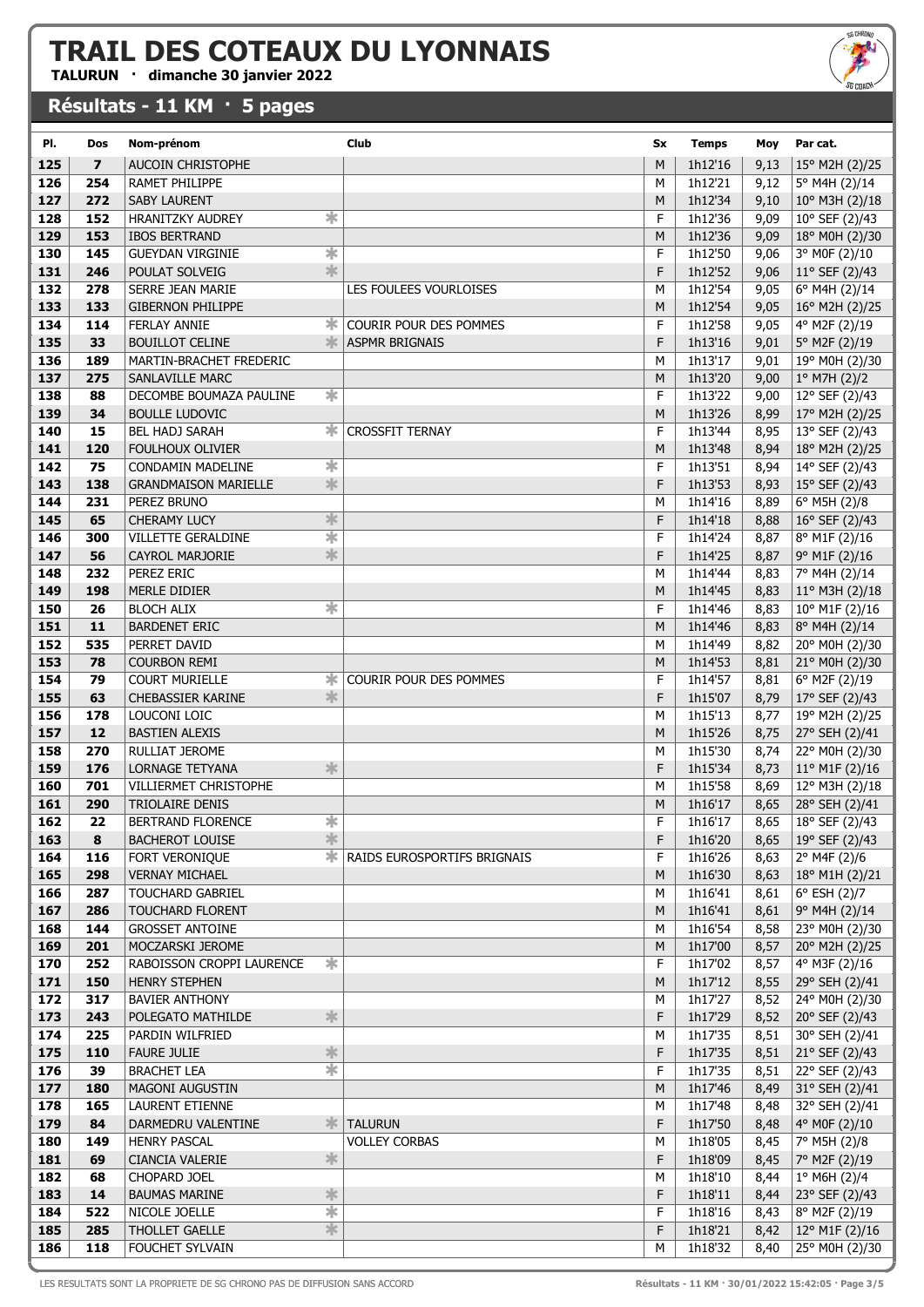TALURUN · dimanche 30 janvier 2022

#### Résultats - 11 KM · 5 pages

| SG CHROND<br><b>SG COACH</b> |
|------------------------------|
|                              |
|                              |

| PI.        | Dos                     | Nom-prénom                                 | Club                                  | Sx     | <b>Temps</b>       | Moy          | Par cat.                                  |
|------------|-------------------------|--------------------------------------------|---------------------------------------|--------|--------------------|--------------|-------------------------------------------|
| 187        | 132                     | GEOFFROY ALAIN06                           | LES FOULEES DE BEAUREGARD             | M      | 1h18'40            | 8,39         | 2° M6H (2)/4                              |
| 188        | 185                     | MARECHAL CEDRIC                            |                                       | M      | 1h18'48            | 8,38         | 33° SEH (2)/41                            |
| 189        | 289                     | TREILLEUX CHRISTOPHE                       |                                       | M      | 1h18'51            | 8,37         | 8° M5H (2)/8                              |
| 190        | 95                      | <b>DENIS ERIC</b>                          |                                       | M      | 1h18'53            | 8,37         | 13° M3H (2)/18                            |
| 191        | 211                     | NIQUE CLEMENTINE<br>氺                      | DECINES MEYZIEU ATHLETISME            | F      | 1h18'58            | 8,36         | 24° SEF (2)/43                            |
| 192        | 37                      | $\overline{\ast}$<br><b>BOUVIER CECILE</b> |                                       | F      | 1h19'03            | 8,35         | 3° M4F (2)/6                              |
| 193        | 41                      | <b>BROUTIN XAVIER</b>                      |                                       | M      | 1h19'13            | 8,33         | 34° SEH (2)/41                            |
| 194        | 241                     | $\ast$<br>PITTET ZOE                       |                                       | F      | 1h19'17            | 8,32         | 25° SEF (2)/43                            |
| 195        | 188                     | *<br><b>MARSOT AMBRE</b>                   |                                       | F      | 1h19'18            | 8,32         | $26°$ SEF (2)/43                          |
| 196        | 13                      | ∗<br><b>BAUDRAND SYLVIE</b>                | COURIR POUR DES POMMES                | F      | 1h19'18            | 8,32         | 9° M2F (2)/19                             |
| 197        | 174                     | 氺<br><b>LIM LAURENCE</b>                   | PONTE TRAIL                           | F      | 1h19'21            | 8,32         | $10^{\circ}$ M2F (2)/19                   |
| 198        | 221                     | PAILLASSON BERNARD                         |                                       | М      | 1h19'29            | 8,30         | 3° M6H (2)/4                              |
| 199        | 57                      | CELLIER SOPHIE                             | <b>ASVEL TRIATHLON</b>                | F      | 1h19'33            | 8,30         | 27° SEF (2)/43                            |
| 200        | 183<br>113              | MARCELAT CHRISTOPHE<br>氺                   |                                       | М<br>F | 1h19'52            | 8,26         | 26° M0H (2)/30                            |
| 201<br>202 | 130                     | FEREOL NADEGE<br><b>GENOUX PATRICE</b>     | <b>ACVS</b>                           | М      | 1h19'52<br>1h20'00 | 8,26<br>8,25 | $11^{\circ}$ M2F (2)/19<br>2° M7H (2)/2   |
| 203        | 131                     | <b>GENOUX LILIAN</b>                       |                                       | M      | 1h20'02            | 8,25         | 35° SEH (2)/41                            |
| 204        | 233                     | PEREZ TOM                                  |                                       | M      | 1h20'06            | 8,24         | 36° SEH (2)/41                            |
| 205        | 18                      | BELLIN SALARIN IVO                         |                                       | M      | 1h20'13            | 8,23         | $19^{\circ}$ M1H (2)/21                   |
| 206        | 17                      | $\ast$<br>BELLEPEAU CAROLINE               |                                       | F      | 1h20'18            | 8,22         | 5° M3F (2)/16                             |
| 207        | 449                     | $\overline{\ast}$<br><b>GOUT CLOE</b>      |                                       | F      | 1h20'25            | 8,21         | 28° SEF (2)/43                            |
| 208        | 342                     | <b>BOURGEON LOIC</b>                       |                                       | M      | 1h20'28            | 8,20         | 37° SEH (2)/41                            |
| 209        | 52                      | CARADOT PATRICK                            |                                       | M      | 1h20'35            | 8,19         | 20° M1H (2)/21                            |
| 210        | 121                     | <b>FOURNIER PASCALE</b><br>ж               | COURIR POUR DES POMMES                | F      | 1h20'49            | 8,17         | 1° M5F (2)/4                              |
| 211        | 258                     | 氺<br>RICKENBACH CAMILLE                    |                                       | F      | 1h20'51            | 8,16         | 29° SEF (2)/43                            |
| 212        | 253                     | ж<br>RAGAIGNE CLEMENCE                     | <b>ADIDAS RUNNERS</b>                 | F      | 1h21'16            | 8,12         | 30° SEF (2)/43                            |
| 213        | 40                      | $\frac{1}{2}$<br><b>BROCHAND FANNY</b>     |                                       | F      | 1h21'16            | 8,12         | 31° SEF (2)/43                            |
| 214        | 196                     | MEDINA MATHIEU                             |                                       | M      | 1h21'16            | 8,12         | 27° M0H (2)/30                            |
| 215        | 236                     | 氺<br>PETITJEAN CHARLOTTE                   |                                       | F      | 1h21'16            | 8,12         | 32° SEF (2)/43                            |
| 216        | 237                     | ∗.<br>PICOLET MARIELLE                     | <b>ESL FRANCHEVILLE</b>               | F      | 1h21'32            | 8,09         | 6° M3F (2)/16                             |
| 217        | 105                     | <b>DURAND STEPHANE</b>                     |                                       | M      | 1h21'35            | 8,09         | 21° M2H (2)/25                            |
| 218<br>219 | 157<br>235              | ∗<br><b>JUNG LYDIE</b><br>$\frac{1}{2}$    |                                       | F<br>F | 1h21'35            | 8,09         | 7° M3F (2)/16                             |
| 220        | 16                      | PERRIN LUCIE<br><b>BELFILS REMI</b>        |                                       | М      | 1h21'37<br>1h21'54 | 8,09<br>8,06 | 5° MOF (2)/10<br>38° SEH (2)/41           |
| 221        | 191                     | MARTINEZ SYLVAIN                           |                                       | M      | 1h21'56            | 8,06         | 21° M1H (2)/21                            |
| 222        | 220                     | ∗<br>PAILLASSON CHANTAL                    |                                       | F      | 1h22'03            | 8,04         | 2° M5F (2)/4                              |
| 223        | 28                      | <b>BOIRON ADRIEN</b>                       |                                       | M      | 1h22'14            | 8,03         | 28° M0H (2)/30                            |
| 224        | 217                     | OUTREBON CLAUDIE                           | <b>* ASPMR BRIGNAIS</b>               | F      | 1h22'32            | 8,00         | 3° M5F (2)/4                              |
| 225        | 594                     | MURGUES GERARD                             | LES FOULEES DE BEAUREGARD             | M      | 1h22'38            | 7,99         | $4°$ M6H (2)/4                            |
| 226        | 209                     | ж<br>NACHTERGAELE VALERIE                  | <b>CROSSFIT MADEC</b>                 | F      | 1h22'53            | 7,96         | 6° MOF (2)/10                             |
| 227        | 230                     | PELLETIER FLORENT                          |                                       | M      | 1h23'24            | 7,91         | $14^{\circ}$ M3H (2)/18                   |
| 228        | 267                     | ∗<br><b>ROUSSET MARION</b>                 |                                       | F      | 1h23'24            | 7,91         | 33° SEF (2)/43                            |
| 229        | 141                     | <b>GRELIER BERTRAND</b>                    | LYON SPORT METROPOLE JOGGING AVENTURE | M      | 1h23'33            | 7,90         | $10^{\circ}$ M4H (2)/14                   |
| 230        | 280                     | <b>TARDY LUDOVIC</b>                       |                                       | М      | 1h23'52            | 7,87         | 7° ESH (2)/7                              |
| 231        | 288                     | <b>TREGLIA LUC</b>                         |                                       | M      | 1h24'01            | 7,86         | 15° M3H (2)/18                            |
| 232        | 484                     | $\ast$<br>MANSOIBOU AURELIE<br>$\ast$      |                                       | F<br>F | 1h24'15            | 7,83         | 34° SEF (2)/43                            |
| 233<br>234 | 208<br>72               | MULLER DELPHINE<br>ж<br>COILLAUDIN NELLY   | TDR DECINES                           | F      | 1h24'52<br>1h24'57 | 7,78<br>7,77 | $12^{\circ}$ M2F (2)/19<br>13° M2F (2)/19 |
| 235        | 212                     | $\frac{1}{2}$<br>NUCCIO SYLVIE             |                                       | F      | 1h25'13            | 7,74         | 8° M3F (2)/16                             |
| 236        | 277                     | SERINE THIBAUT                             |                                       | М      | 1h25'16            | 7,74         | 39° SEH (2)/41                            |
| 237        | 127                     | $\ast$<br><b>GAILLARD NOEMIE</b>           |                                       | F      | 1h25'32            | 7,72         | $13^{\circ}$ M1F (2)/16                   |
| 238        | 86                      | $\overline{\ast}$<br>DAYAN ETHEL           |                                       | F      | 1h25'44            | 7,70         | $1°$ ESF (2)/2                            |
| 239        | 207                     | *<br>MOUNIER M THERESE                     | COURIR POUR DES POMMES                | F      | 1h25'58            | 7,68         | $1°$ M6F (2)/3                            |
| 240        | 29                      | <b>BORNE GILLES</b>                        |                                       | М      | 1h26'19            | 7,65         | 11° M4H (2)/14                            |
| 241        | $\overline{\mathbf{4}}$ | ∗<br><b>ASSAILLY MURIEL</b>                |                                       | F      | 1h26'36            | 7,62         | 7° MOF (2)/10                             |
| 242        | 76                      | ☀<br>CORBEDDA AURELIE                      |                                       | F      | 1h26'36            | 7,62         | 14° M2F (2)/19                            |
| 243        | 108                     | <b>FAUGUE LIONEL</b>                       |                                       | M      | 1h26'48            | 7,60         | 22° M2H (2)/25                            |
| 244        | 71                      | COCCO DIDIER                               |                                       | м      | 1h26'51            | 7,60         | 12° M4H (2)/14                            |
| 245        | 96                      | DESMARIS CHRISTIAN                         |                                       | M      | 1h27'05            | 7,58         | $ 13^{\circ}$ M4H (2)/14                  |
| 246        | 54                      | ∗<br>CASCHERA VIRGINIE                     |                                       | F      | 1h27'18            | 7,56         | 15° M2F (2)/19                            |
| 247<br>248 | 279                     | SUGRANES ERIC<br>$\overline{\textbf{r}}$   |                                       | M      | 1h27'19            | 7,56         | $ 16^{\circ}$ M3H (2)/18                  |
|            | 147                     | <b>GUYONNET CECILE</b>                     |                                       | F      | 1h27'20            | 7,56         | 14° M1F (2)/16                            |

LES RESULTATS SONT LA PROPRIETE DE SG CHRONO PAS DE DIFFUSION SANS ACCORD<br>
Résultats - 11 KM · 30/01/2022 15:42:06 · Page 4/5